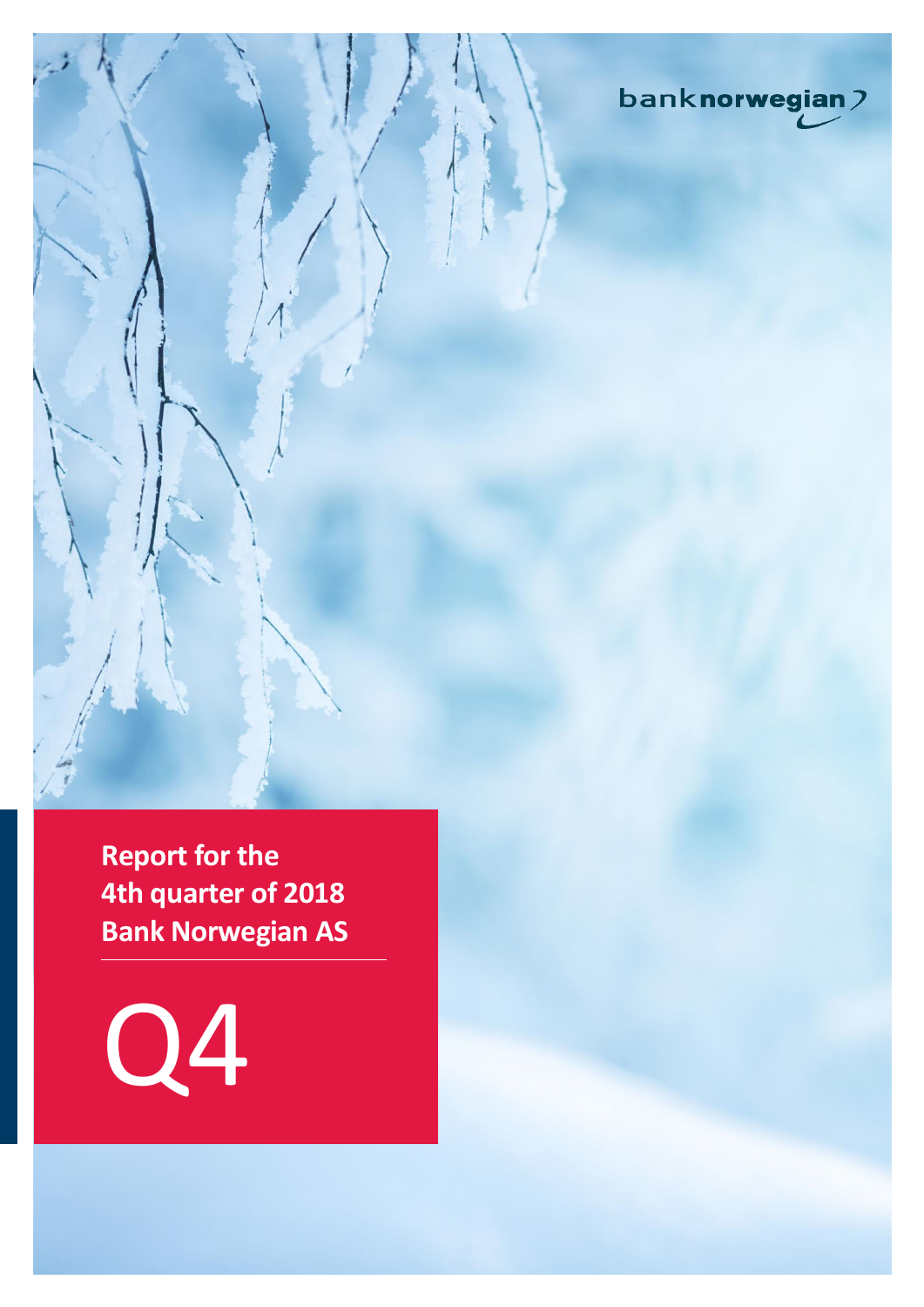# **Letter from the CEO**

The economic outlook for the Nordic region remains benign. GDP growth and employment levels are favorable while interest rates remain at low levels with a slow upward expectation mid to long term trend. The regulatory environment has been steady with few new initiatives. The Norwegian lending guidelines will be turned into law creating equal terms for domestic and foreign banks alike. Debt register implementation is on track in Norway and a voluntary debt register is being adopted by an increasing number of banks in Finland.

Competition remains high as incumbents gradually take a more active role in the market for unsecured lending and an increasing volume is distributed through agents, combined with increasing activity from foreign entities with lower capital requirements and with the emergence of fintechs. Bank Norwegian's robust growth and solid balance sheet highlights our competitive advantage from having proprietary scorecards and an integrated business model with financial information on a substantial customer base.

Bank Norwegian continuously refines and optimizes its core business to ensure competitiveness. In line with this ambition, Bank Norwegian entered into an agreement for the sale of Finnish non-performing loans during the quarter and simultaneously lowered the Finnish interest rate for deposits by 1.0 percentage point with substantial expense savings.

Many milestones were reached as the fourth quarter delivered record high net interest income, total assets exceeded BNOK 50 and the customer base surpassed 1.5 million. This reflects the Banks' ability to successfully grow with a balanced risk-based pricing in all four markets.

The bank is effectively engaging with customers through digital interfaces and adding new services to the platform. New functionality is quickly adapted, as illustrated by the release of "my personal finances" which has been used 270,000 times since introduction late in Q4. Focus on customer experience and relevant services will continue to be fundamental for the bank's development. Utilizing the Bank's significant customer base to drive growth in feebased income from ancillary products is an attractive opportunity and PSD 2 implementation will increase the potential. While the industry transformation is still in an early stage, development is expected to pick up during 2019. Bank Norwegian is uniquely positioned to deliver on the customers' expectations and our scale and frequent customer interaction will allow us to successfully compete in an open banking environment.

Growth and shareholder value creation is high on the agenda. Bank Norwegian has entered into an agreement to acquire 40% of the Irish entity Lilienthal Finance Ltd., which will apply for an Irish banking license as a basis for expansion in cooperation with the airline Norwegian outside the Nordics.

Bærum, February 25, 2019

**Tine Wollebekk** CEO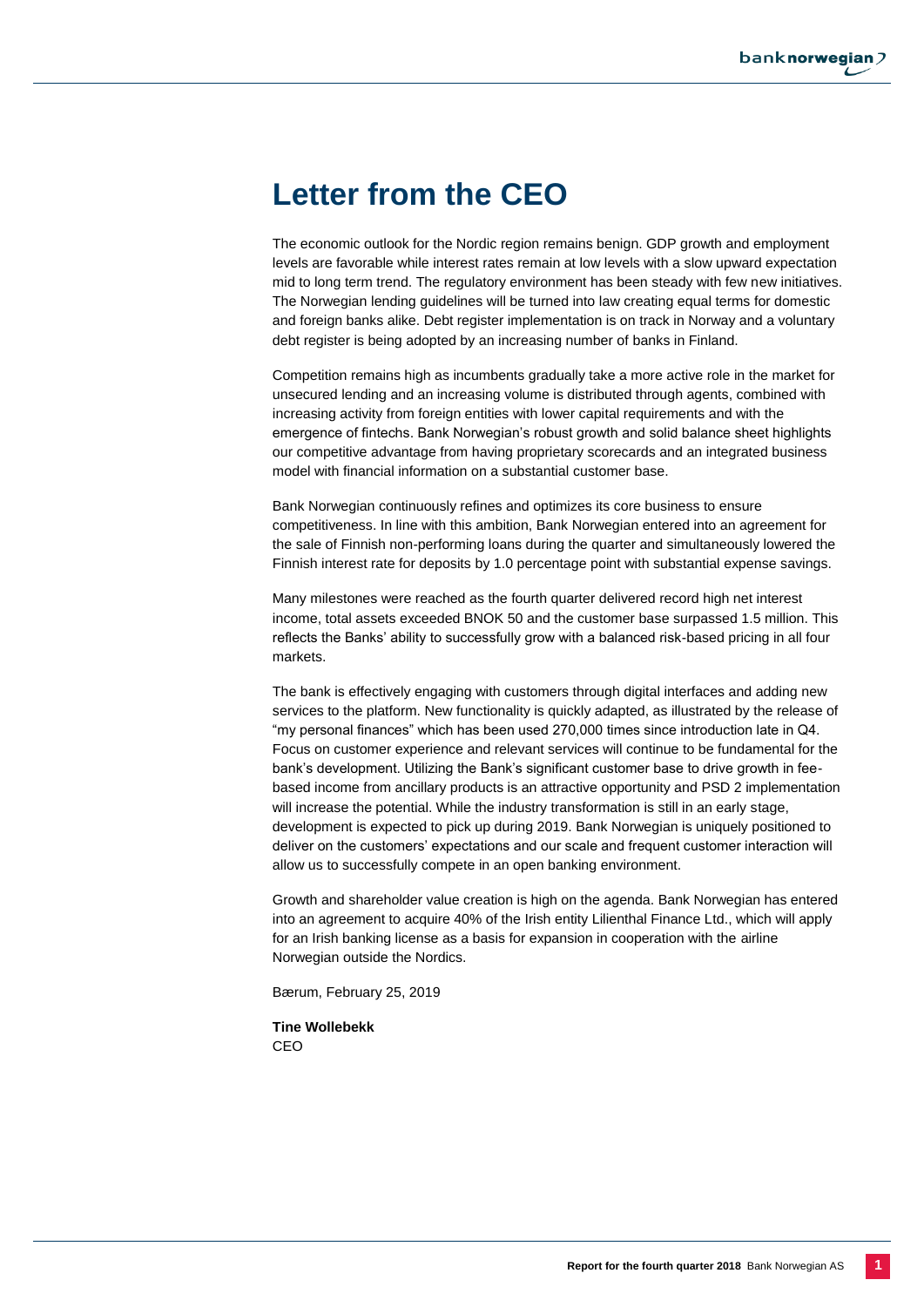# **Report for the fourth quarter 2018**

Bank Norwegian AS is a wholly owned subsidiary of Norwegian Finans Holding ASA. The ownership of Norwegian Finans Holding ASA is divided between institutional and private investors in Norway and abroad, of which Norwegian Air Shuttle ASA is the largest owner with a stake of 16.4% at the end of the fourth quarter 2018. Norwegian Finans Holding ASA is listed on the Oslo Stock Exchange with the ticker code NOFI.

Bank Norwegian started its operations in November 2007 and offers instalment loans, credit cards and deposit accounts to retail customers distributed through the Internet in the Nordic market. Bank Norwegian offers, in cooperation with the airline Norwegian, a combined credit card and reward card. The bank started operations in Sweden in May 2013. In December 2015 the bank launched operations in Denmark and Finland, where it initially offered instalment loans and deposit accounts. Credit cards were launched in June 2016.

Bank Norwegian is a digital bank that offers simple and competitive products to the retail market. The strategy is based on leading digital solutions, synergies with the airline Norwegian, attractive terms for our customers, costeffective operations and effective risk selection.

At the end of the fourth quarter 2018 the bank had a customer base of 1,507,600 customers, which can be broken down into 1,111,000 credit card customers, 190,600 instalment loan customers and 206,000 deposit customers.

#### **Profit and loss for 2018**

The bank's comprehensive income amounted to NOK 1,800.5 million, compared with NOK 1,607.7 million in 2017, representing an increase of 12%. The profit growth is explained by customer and loan growth. Return on equity was 30.5% and the return on assets was 3.8%.

Net interest income totalled NOK 4,406.2 million, net other operating income amounted to NOK 246.8 million, while total operating expenses were NOK 1,231.9 million. Provisions for loan losses were NOK 1,027.6 million.

The accounting of agent commissions to Norwegian Air Shuttle and payment protection insurance on loans and credit cards was reclassified in the fourth quarter in accordance with IAS 38, IFRS 9 and IFRS 15. Comparable figures have been restated. The changes are described in the notes.

### **Profit and loss for the fourth quarter 2018**

The bank's comprehensive income amounted to NOK 470.9 million compared with NOK 434.7 million in the third quarter. Return on equity was 29.0%, compared with 28.7% in the third quarter. The return on assets was 3.7%, compared with 3.6% in the third quarter. Return on equity and return on assets adjusted for the sale of non-performing loans in Finland amounted to 31.4% and 4.1%, respectively.

Net interest income amounted to NOK 1,173.7 million, an increase of NOK 52.5 million from the third quarter. The increase is mainly explained by loan growth and lower interest expenses due to a deposit rate reduction in Finland. The net interest margin was 9.4%, compared with 9.1% in the third quarter.

Net other operating income amounted to NOK 42.9 million compared with NOK 69.2 million in the third quarter. Net commission income decreased NOK 9.2 million to NOK 48.8 million mainly due to high seasonal activity in the third quarter. Net loss on securities and currency amounted to NOK 5.9 million, compared with a net gain of NOK 11.1 million in the third quarter. Negative change in value on fixed income securities exceeded gains on currency in the fourth quarter.

Total operating expenses were unchanged in the fourth quarter, amounting to NOK 311.1 million. Personnel expenses increased NOK 1.7 million due to new hires. Administrative expenses decreased NOK 2.1 million, reflecting lower marketing spending and IT costs. Depreciation increased NOK 0.8 million. Other operating expenses decreased NOK 0.9 million.

Provisions for loan losses were NOK 284.8 million, a decrease of NOK 14.4 million from the third quarter. Provisions equalled 2.9% of average gross loans, compared with 3.1% in the third quarter.

Provisions in the fourth quarter includes charges attributed to the sale of non-performing loans in Finland, comprising of a NOK 42.9 million net charge-off and a NOK 8.5 million repayment of collection expenses. The net charge-off directly related to the NPL sale is NOK 19.7 million.

Provision levels in Norway, Denmark and Finland fell. Provisions in Sweden increased due to calendar cut-off effects.

Gross delinquent loans were NOK 3,935 million, compared with NOK 4,454 million at the end of the third quarter. The decrease is mainly attributed to the NPL sale in Finland. Delinquent loans accounted for 10.0% of gross loans, compared with 11.6% at the end of the third quarter. Gross non-performing loans accounted for 7.6% of gross loans, compared with 9.2% as of September 30, 2018. Nonperforming loan levels are developing as expected.

### **Balance sheet as of December 31, 2018**

Total assets increased NOK 699 million in the quarter and amounted to NOK 50,232 million.

Net loans to customers increased NOK 1,046 million compared with NOK 1,287 million in the previous quarter and totaled NOK 37,798 million. The growth in net loans reflects the sale of non-performing loans in Finland amounting to NOK 1,522 million. Instalment loans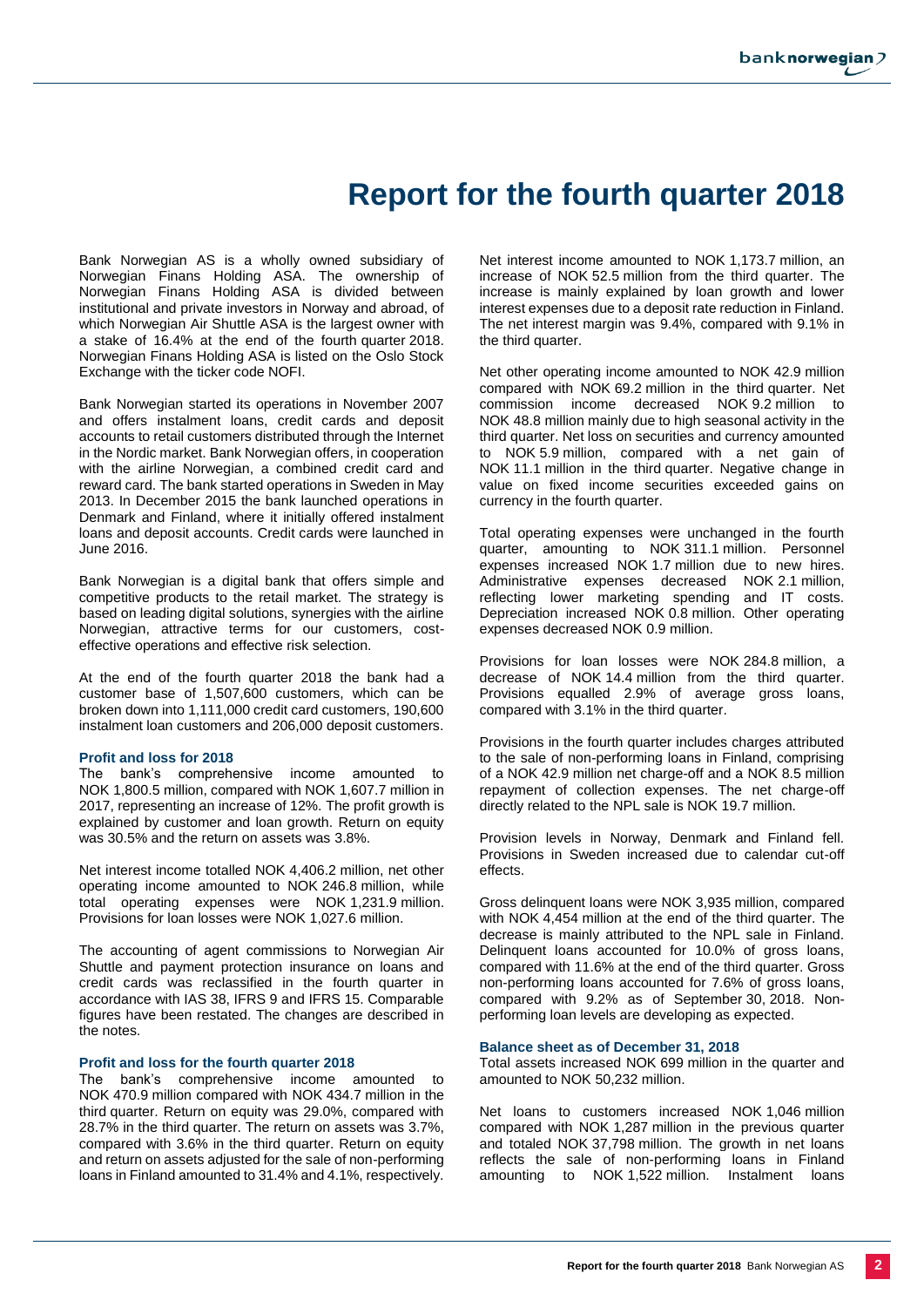amounted to NOK 27,599 million and credit card loans amounted to NOK 11,874 million.

Customer deposits decreased NOK 267 million compared with an increase of NOK 1,653 million in the third quarter and amounted to NOK 39,092 million at the end of the fourth quarter. The decrease is mainly explained by outflow following the deposit rate reduction in Finland.

Liquid assets decreased NOK 290 million and amounted to NOK 12,170 million, equivalent to 24.2% of total assets.

Total equity amounted to NOK 7,342 million, compared with NOK 6,878 million as of September 30, 2018. The total capital ratio was 23.1%, the core capital ratio was 20.7% and the common equity tier 1 ratio was 18.9%.

The financial statements as of December 31, 2018 are audited.

#### **Outlook**

The outlook for the Nordic economies where the bank operates continues to be favorable with solid growth and low unemployment.

Interest rate levels in the countries where the bank is represented are expected to rise gradually, albeit from a low level. The bank is still expected to benefit from low interest rate levels through low funding costs.

The earnings growth is expected to continue through strong loan growth, stable margins, cost control and good credit quality, even though the Nordic market for unsecured credit is very competitive. The competitive environment could lead to higher customer acquisition cost, margin pressure or lower growth.

The bank has a broad Nordic platform and loan volumes are growing faster outside of Norway. As such, the bank has a diversified risk in relation to the individual markets.

A high deposit to loans ratio and good access to the securities market are expected to maintain the bank's strong liquidity position. The bank lowered deposit rates in Finland effective October 1, 2018, lowering funding costs and at the same time offering competitive deposit rates.

The deposit insurance amount was reduced from NOK 2 million to EUR 100 thousand outside of Norway as of January 1, 2019. The depositor's adoption to the new deposit insurance level has been gradual, as non-insured deposits have slowly declined.

The bank is positioning itself to meet the anticipated MREL (Minimum Requirements for own funds and Eligible Liabilities) requirements by increasing its efforts in the senior unsecured bond market with the aim to grow the share of outstanding unsecured senior debt.

The investment portfolio has provided a satisfactory return. The portfolio's low risk mandate will remain.

The credit quality of the loan portfolios in all markets are expected to exhibit a stable development going forward. Proprietary credit scorecards based on own data are in place in all markets.

The bank strengthened its capital position further in the beginning of the fourth quarter by issuing NOK 125 million in additional tier 1 capital and SEK 550 million in additional tier 2 capital.

Common equity tier 1 was 18.9% at the reporting date exceeding the minimum common equity tier 1 ratio requirement of 15.9% which include announced increases in counter-cyclical buffers during 2019. The Financial Supervisory Authority of Norway has also required a 3% additional capital management buffer as a precondition to pay cash dividends or buy back shares.

The bank plans to distribute capital in excess of applicable capital requirements in the form of share buy backs and cash dividends.

The current capital base and internal generation of capital are considered more than sufficient to ensure the bank's growth ambitions.

The bank is exploring geographical expansion opportunities in Europe through the investment in Lilienthal Finance Ltd. which is seeking to obtain a banking license in Ireland.

Bærum, February 25, 2019 The Board of directors of Bank Norwegian AS

\_\_\_\_\_\_\_\_\_\_\_\_\_\_\_\_\_ John Høsteland Chairman of the Board \_\_\_\_\_\_\_\_\_\_\_\_\_\_\_\_\_ Bjørn Østbø Board Member

 $\overline{\phantom{a}}$  , which is a set of the set of the set of the set of the set of the set of the set of the set of the set of the set of the set of the set of the set of the set of the set of the set of the set of the set of th Lars Ola Kjos Board Member

\_\_\_\_\_\_\_\_\_\_\_\_\_\_\_\_\_ Christine Rødsæther Board Member

\_\_\_\_\_\_\_\_\_\_\_\_\_\_\_\_\_\_\_\_ Gunn Ingemundsen Board Member

\_\_\_\_\_\_\_\_\_\_\_\_\_\_\_\_\_\_\_\_ Anders Gullestad Board Member

\_\_\_\_\_\_\_\_\_\_\_\_\_\_\_\_\_\_\_\_ Tine Wollebekk CEO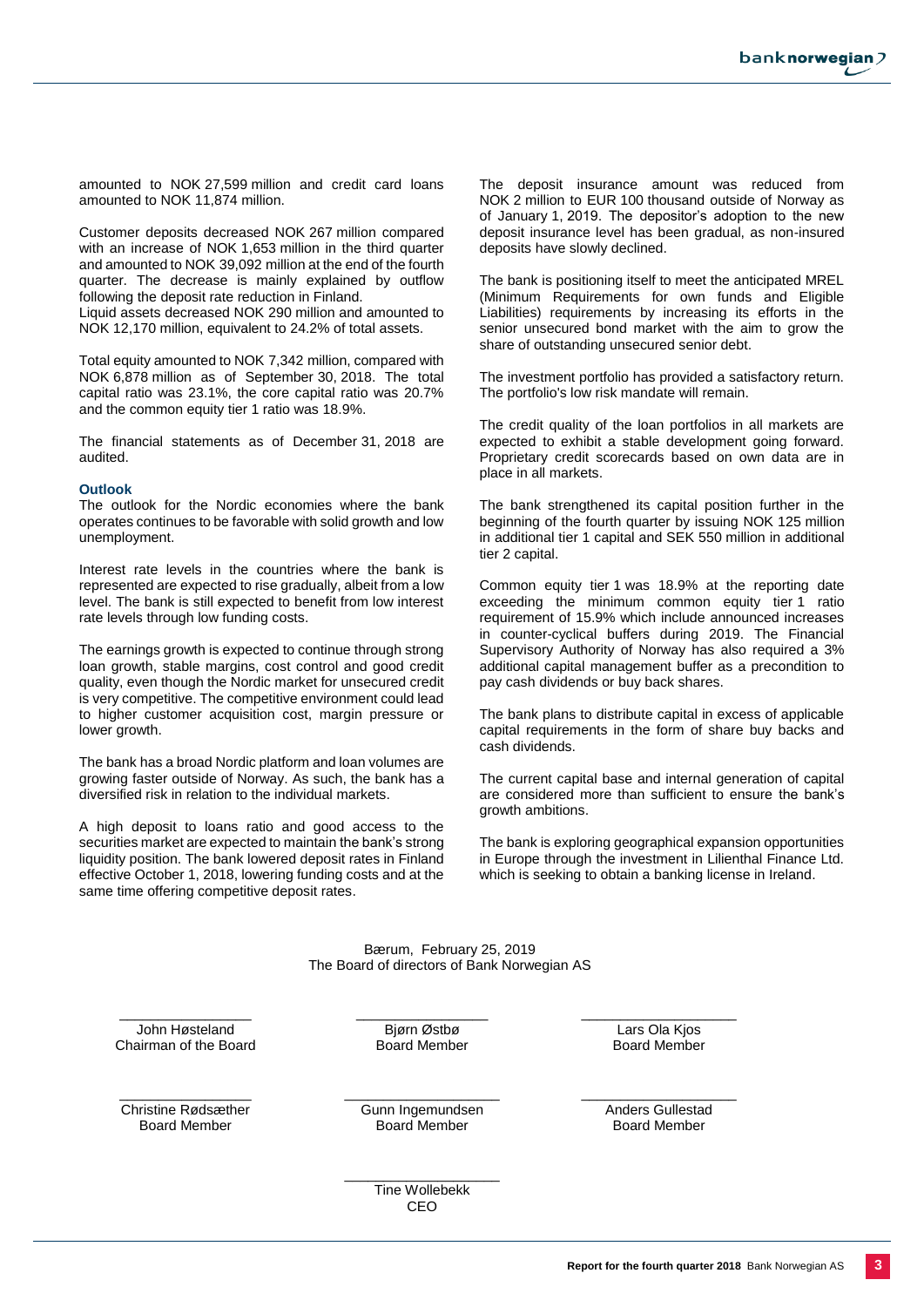# **Profit and loss account**

|                                                               |             |           |           |           | <b>Bank Norwegian AS</b> |
|---------------------------------------------------------------|-------------|-----------|-----------|-----------|--------------------------|
| Amounts in NOK 1000                                           | <b>Note</b> | Q4 2018   | Q4 2017   | 2018      | 2017                     |
| Interest income, amortized cost                               |             | 1,286,557 | 1,123,953 | 4,908,500 | 4,063,081                |
| Other interest income                                         |             | 32,504    | 24,272    | 104,303   | 95,122                   |
| Interest expenses                                             |             | 145,363   | 137,510   | 606,554   | 502,211                  |
| Net interest income                                           | 10          | 1,173,698 | 1,010,716 | 4,406,248 | 3,655,992                |
| Commission and bank services income                           | 11          | 111,047   | 109.079   | 463.551   | 363,109                  |
| Commission and bank services expenses                         | 11          | 62,259    | 51,627    | 229,652   | 173,841                  |
| Net change in value on securities and currency                | 12          | $-5,938$  | $-3,355$  | 12,818    | 7,458                    |
| Other income                                                  |             |           |           | 32        |                          |
| Net other operating income                                    |             | 42,850    | 54,098    | 246,750   | 196,726                  |
| <b>Total income</b>                                           |             | 1,216,548 | 1,064,814 | 4,652,998 | 3,852,718                |
| Personnel expenses                                            |             | 24,856    | 20,203    | 86,281    | 73,953                   |
| General administrative expenses                               | 13          | 258,299   | 238,566   | 1,035,911 | 883,265                  |
| Depreciation and impairment of fixed and intangible<br>assets |             | 15,633    | 14,356    | 59,998    | 53,062                   |
| Other operating expenses                                      | 14          | 12,277    | 11,650    | 49,744    | 43,472                   |
| <b>Total operating expenses before losses</b>                 |             | 311,065   | 284,775   | 1,231,935 | 1,053,753                |
| Provision for loan losses                                     | 5, 6        | 284,813   | 199,109   | 1,027,631 | 672,388                  |
| <b>Profit before tax</b>                                      |             | 620,670   | 580,929   | 2,393,431 | 2,126,577                |
| Tax charge                                                    |             | 149,749   | 140,476   | 592,930   | 526,995                  |
| <b>Profit after tax</b>                                       | 2           | 470,922   | 440,453   | 1,800,501 | 1,599,582                |
|                                                               |             |           |           |           |                          |
| Earnings per share (NOK)                                      |             | 2.57      | 2.40      | 9.82      | 8.80                     |
| Diluted earning per share (NOK)                               |             | 2.57      | 2.40      | 9.82      | 8.80                     |

# **Comprehensive income**

|                                                    |                          |         | <b>Bank Norwegian AS</b> |           |  |  |
|----------------------------------------------------|--------------------------|---------|--------------------------|-----------|--|--|
| Amounts in NOK 1000                                | Q4 2018                  | Q4 2017 | 2018                     | 2017      |  |  |
| Profit on ordinary activities after tax            | 470.922                  | 440.453 | 1,800,501                | 1,599,582 |  |  |
| Change in fair value for assets available for sale | ٠                        | 3.081   | $\overline{\phantom{0}}$ | 8.176     |  |  |
| Tax                                                | $\overline{\phantom{a}}$ | $-23$   | $\overline{\phantom{0}}$ | -61       |  |  |
| Other comprehensive income                         | ۰                        | 3.058   | ۰                        | 8.115     |  |  |
| Comprehensive income for the period                | 470.922                  | 443.511 | 1,800,501                | 1,607,697 |  |  |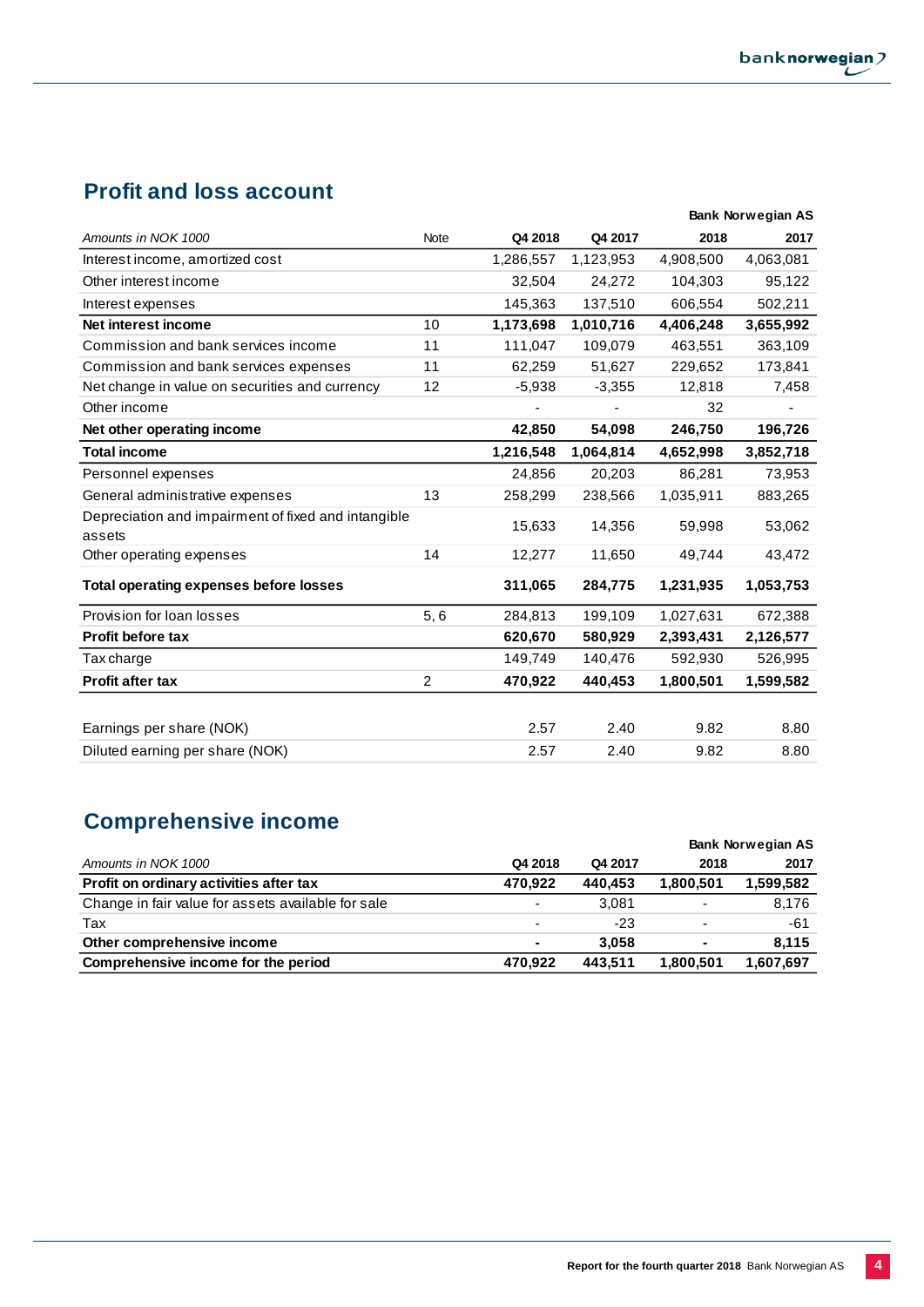# **Balance sheet**

|                                             |                |            | <b>Bank Norwegian AS</b> |
|---------------------------------------------|----------------|------------|--------------------------|
| Amounts in NOK 1000                         | <b>Note</b>    | 31.12.18   | 31.12.17                 |
| Assets                                      |                |            |                          |
| Cash and deposits with the central bank     | 9, 16          | 67,959     | 65,976                   |
| Loans and deposits with credit institutions | 9,16           | 1,499,199  | 1,338,852                |
| Loans to customers                          | 4, 7, 16       | 37,797,618 | 32,479,570               |
| Certificates and bonds                      | 15             | 10,602,597 | 8,859,834                |
| <b>Financial derivatives</b>                | 15             | 12,773     | 1,935                    |
| Shares and other securities                 | 15, 18         | 36,691     | 443                      |
| Assets available for sale                   | 15, 18         |            | 32,922                   |
| Intangible assets                           |                | 133,670    | 131,521                  |
| Deferred tax asset                          |                | 16,990     | 11,157                   |
| <b>Fixed assets</b>                         |                | 719        | 1,000                    |
| Other receivables                           | 19             | 63,385     | 65,241                   |
| <b>Total assets</b>                         | $\overline{c}$ | 50,231,603 | 42,988,451               |
| <b>Liabilities and equity</b>               |                |            |                          |
| Loans from credit institutions              |                |            |                          |
| Deposits from customers                     | 16             | 39,091,791 | 33,682,275               |
| Debt securities issued                      | 16, 17         | 2,018,724  | 2,242,423                |
| <b>Financial derivatives</b>                | 15             | 120,497    | 52,246                   |
| Tax payable                                 |                | 603,085    | 525,886                  |
| Other liabilities                           | 20             | 32,333     | 158,689                  |
| Accrued expenses                            | 21             | 187,298    | 149,045                  |
| Subordinated loans                          | 16, 17         | 836,205    | 474,614                  |
| <b>Total liabilities</b>                    |                | 42,889,934 | 37,285,179               |
| Share capital                               |                | 183,315    | 183,315                  |
| Share premium                               |                | 966,646    | 966,646                  |
| Tier 1 capital                              |                | 635,000    | 635,000                  |
| Retained earnings and other reserves        |                | 5,556,708  | 3,918,312                |
| <b>Total equity</b>                         | 22, 2          | 7,341,668  | 5,703,272                |
| <b>Total liabilities and equity</b>         | $\overline{c}$ | 50,231,603 | 42,988,451               |

Bærum, February 25, 2019 Board of directors of Bank Norwegian AS

\_\_\_\_\_\_\_\_\_\_\_\_\_\_\_\_\_ John Høsteland Chairman of the Board \_\_\_\_\_\_\_\_\_\_\_\_\_\_\_\_\_ Bjørn Østbø Board Member

\_\_\_\_\_\_\_\_\_\_\_\_\_\_\_\_\_ Christine Rødsæther Board Member

\_\_\_\_\_\_\_\_\_\_\_\_\_\_\_\_\_\_\_\_ Gunn Ingemundsen Board Member

Lars Ola Kjos Board Member

\_\_\_\_\_\_\_\_\_\_\_\_\_\_\_\_\_\_\_\_

\_\_\_\_\_\_\_\_\_\_\_\_\_\_\_\_\_\_\_\_ Anders Gullestad Board Member

\_\_\_\_\_\_\_\_\_\_\_\_\_\_\_\_\_\_\_\_ Tine Wollebekk CEO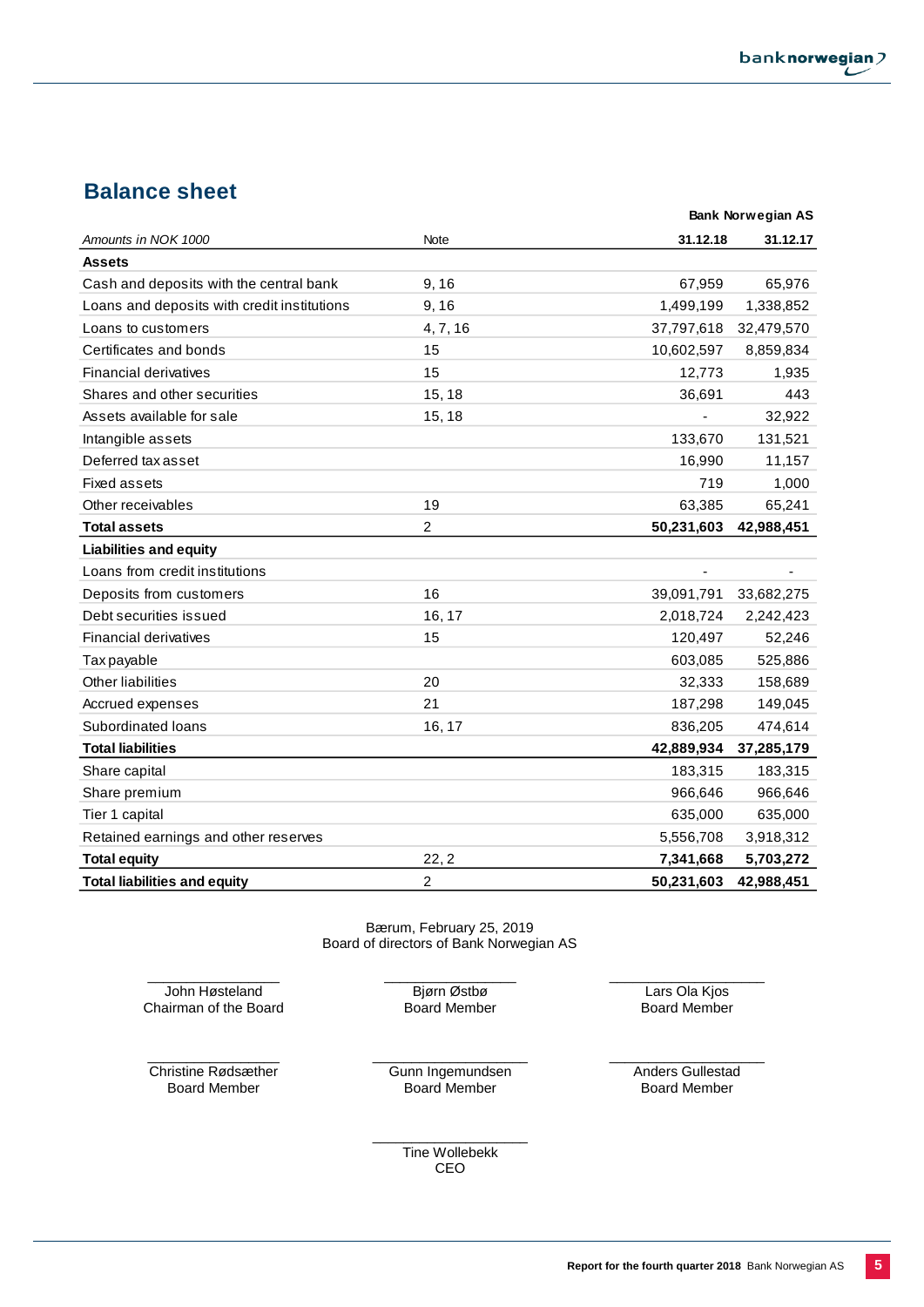# **Cash flow statement**

|                                                                            |              | <b>Bank Norwegian AS</b> |
|----------------------------------------------------------------------------|--------------|--------------------------|
| Amounts in NOK 1000                                                        | 2018         | 2017                     |
| Profit / loss after tax                                                    | 1,800,501    | 1,607,697                |
| Unrealized gain or losses on currency                                      | 92,674       | 47,565                   |
| Depreciations and amortizations                                            | 59,999       | 44,477                   |
| Provision for loan losses                                                  | 1,027,631    | 672,388                  |
| Change in loans to customers                                               | $-6,291,112$ | $-8,602,144$             |
| Change in deposits from customers                                          | 5,409,516    | 9,258,502                |
| Change in certificates and bonds                                           | $-1,742,763$ | -4,395,632               |
| Change in receivables, deferred tax asset and financial derivatives        | $-15,401$    | $-19,502$                |
| Change in shares and other securities and assets held for sale, before tax | 3,326        | 8,176                    |
| Change in tax payable, accrued expenses and other liabilities              | 57,348       | 337,047                  |
| Net cash flow from operating activities                                    | 401,720      | $-1,041,425$             |
|                                                                            |              |                          |
| Proceeds from sale of tangible assets                                      | 32           |                          |
| Payment for acquisition of intangible assets                               | $-67,853$    | $-55,381$                |
| Payment for acquisition of tangible assets                                 | $-112$       | $-1,050$                 |
| Net cash flow from investment activities                                   | $-67,933$    | $-56,431$                |
|                                                                            |              |                          |
| Paid-in share capital and share premium                                    |              | 500,000                  |
| Issued debt securities                                                     | 388,040      | 1,299,320                |
| Repayment of debt securities                                               | $-611,739$   | -880,870                 |
| Issued subordinated loans                                                  | 533,555      | 199,699                  |
| Repayment subordinated loans                                               | $-171,964$   |                          |
| Paid group contribution                                                    | $-188,100$   |                          |
| Issued tier 1 capital                                                      | 125,000      | 299,250                  |
| Repayment tier 1 capital                                                   | $-125,000$   |                          |
| Paid interest tier 1 capital                                               | $-28,575$    | $-21,858$                |
| Net cash flow from financing activities                                    | -78,783      | 1,395,541                |
|                                                                            |              |                          |
| Net cash flow for the period                                               | 255,004      | 297,685                  |
| Cash and cash equivalents at the start of the period                       | 1,404,828    | 1,154,708                |
| Currency effect on cash and cash equivalents                               | $-92,674$    | -47,565                  |
| Cash and cash equivalents at the end of the period                         | 1,567,158    | 1,404,828                |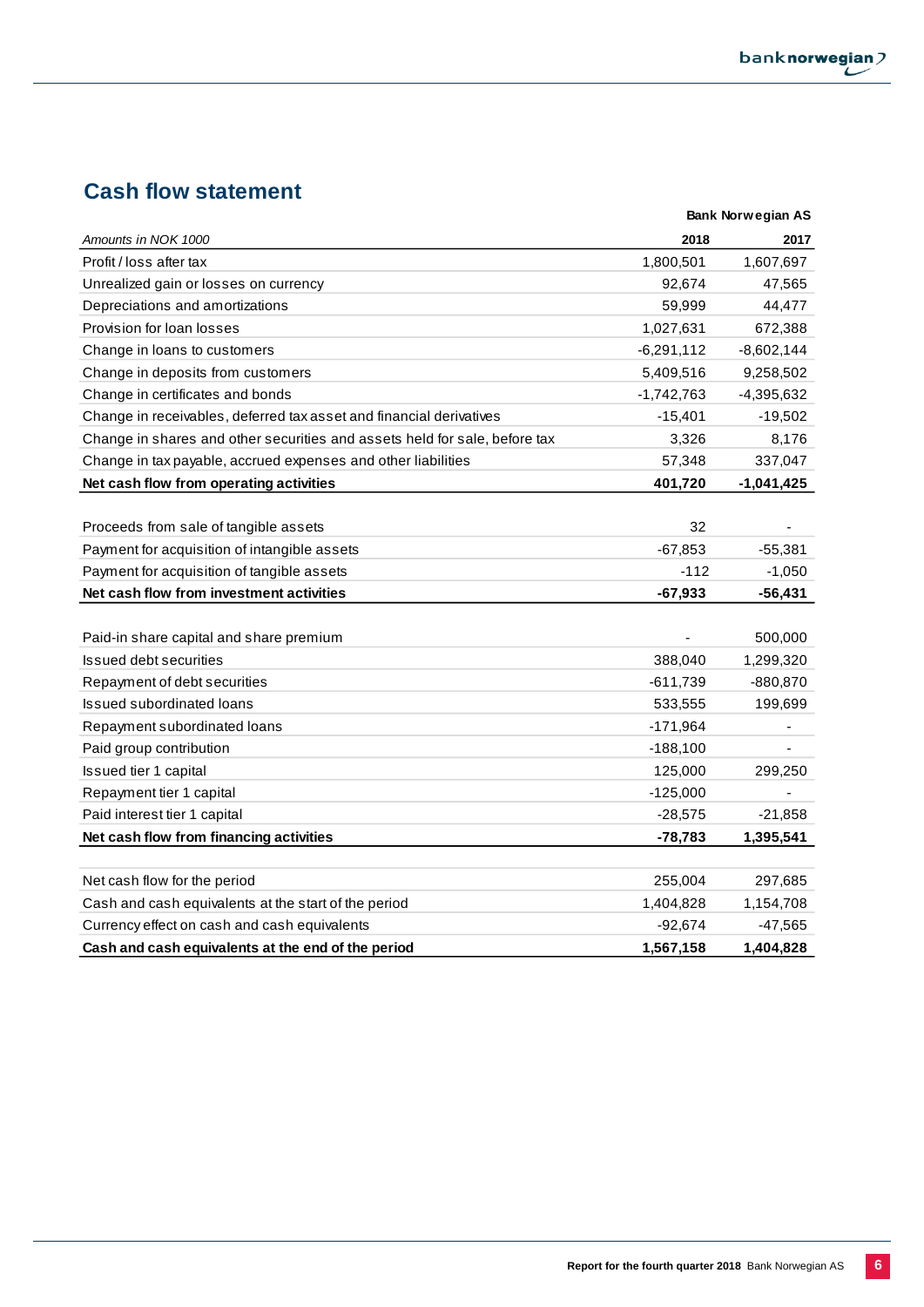# **Changes in equity**

|                                          |         |         |            | <b>Retained</b><br>earnings |              |
|------------------------------------------|---------|---------|------------|-----------------------------|--------------|
|                                          | Share   | Share   | Tier 1     | and other                   | <b>Total</b> |
| Amounts in NOK 1000                      | capital | premium | capital    | reserves                    | equity       |
| <b>Balance 31.12.17</b>                  | 183,315 | 966,646 | 635,000    | 3,918,312                   | 5,703,272    |
| Change in write-downs under IFRS 9       |         |         |            | 54,569                      | 54,569       |
| <b>Balance 1.1.18</b>                    | 183,315 | 966,646 | 635,000    | 3,972,881                   | 5,757,841    |
| This period's profit                     |         |         |            | 1,800,501                   | 1,800,501    |
| Comprehensive income for the period      | 183,315 | 966,646 | 635,000    | 5,773,382                   | 7,558,343    |
| Paid interest tier 1 capital             |         |         |            | $-28,575$                   | $-28,575$    |
| Issued tier 1 capital                    |         |         | 125,000    |                             | 125,000      |
| Repayment of tier 1 capital              |         |         | $-125,000$ | $\overline{\phantom{0}}$    | $-125,000$   |
| Paid group contribution after tax        |         |         |            | $-188,100$                  | $-188,100$   |
| <b>Balance 31.12.18</b>                  | 183,315 | 966,646 | 635,000    | 5,556,708                   | 7,341,668    |
| Amounts in NOK 1000                      |         |         |            |                             |              |
| <b>Balance 31.12.16</b>                  | 176,800 | 473,160 | 335,000    | 2,333,223                   | 3,318,183    |
| This period's profit                     |         |         |            | 1,599,582                   | 1,599,582    |
| Items that may be reclassified to profit |         |         |            |                             |              |
| and loss, after tax                      |         |         |            | 8,115                       | 8,115        |
| Comprehensive income for the             |         |         |            |                             |              |
| period                                   | ۰       |         | ۰          | 1,607,697                   | 1,607,697    |
| Paid interest tier 1 capital             |         |         |            | $-21,858$                   | $-21,858$    |
| Capital increase                         | 6,515   | 493,485 |            |                             | 500,000      |
| Share issue expenses                     |         |         |            | ٠                           |              |
| Issued tier 1 capital                    |         |         | 300,000    | $-750$                      | 299,250      |
| <b>Balance 31.12.17</b>                  | 183,315 | 966,646 | 635,000    | 3,918,313                   | 5,703,272    |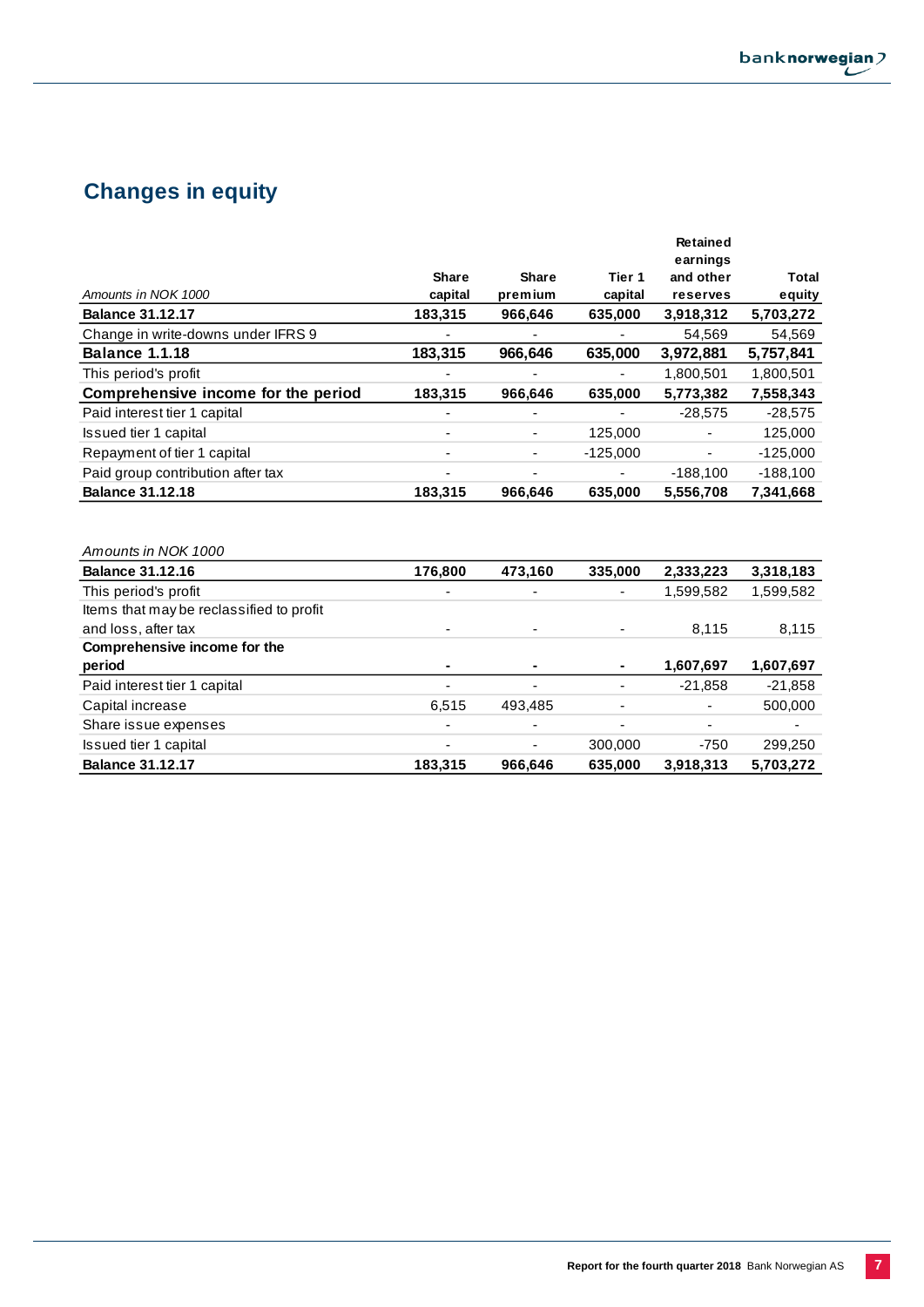# **Notes**

## **Note 1. General accounting principles**

The quarterly financial statements for Bank Norwegian AS have been prepared in accordance with *IAS 34 Interim Financial Reporting* as issued by the International Accounting Standards Board (IASB) and as adopted by the European Union (EU). When preparing the consolidated financial statements, management makes estimates, judgments and assumptions that affect the application of the accounting principles and the carrying amount of assets, liabilities, income and expenses. Estimates and assumptions are subject to continual evaluation and are based on historical experience and other factors, including expectations of future events that are believed to be probable on the balance sheet date. A description of the accounting policies, significant estimates and areas where judgment is applied by the bank, can be found in note 1 General accounting principles and note 2 IFRS 9 in the annual report

#### **Accounting standards which have been implemented in 2018**

#### *IFRS 9 - Financial Instruments*

*IFRS 9 Financial Instruments* (IFRS 9) has replaced *IAS 39 Financial Instruments– Recognition and Measurement* (IAS 39) from January 1, 2018. IFRS 9 introduced changes to the rules of the classification and measurement of financial instruments, impairment of financial assets and hedge accounting. As permitted by the transition provisions of IFRS 9, the bank has elected not to restate comparative figures. The standard is applied retrospectively. For additional information on IFRS 9 adoption and the change in accounting principles, se note 3.1 Change in balance sheet items in this report and note 2

The rules for classification and measurement of financial assets under IFRS 9 are more principle-based than the rules under IAS 39. Under IFRS 9, financial assets are assessed based on the entity's business model and the asset's cash flows. The bank has made an assessment of the balance sheet with regards to classification and measurement of financial assets. The bank has reclassified *Assets available for sale* to *Shares and other securities* . The classification and measurement of the bank's financial liabilities have not been affected by the transition to IFRS 9.

*Assets available for sale* , which consist of the bank's ownership interest in VN Norge AS, formerly known as Visa Norge FLI, was under IAS 39 classified at fair value through other comprehensive income (with reclassification). Following the implementation of IFRS 9 the asset is classified at fair value through profit and loss. For further details, see note 3.

IFRS 9 requires write-downs on loans to be calculated using different assumptions about future development of credit losses. The bank has made calculations of losses under IFRS 9 based on a base, upper and lower scenario. The calculations at December 31, 2017 show a reduction of write-downs of NOK 55 million after tax compared to write-downs under IAS 39. The decrease in write-downs has been booked as a change in equity as per January 1, 2018, and increased *Loans to customers* .

In connection with the introduction of IFRS 9, an amendment to *IAS 1, par. 82 (a)* was made that applies to accounting periods beginning on or after January 1, 2018. According to this change, interest income calculated using the effective interest rate method (financial assets measured at amortized cost or at fair value through comprehensive income) shall be presented separately in the income statement. The bank has classified *Cash and deposits* with the central bank, Loans and deposits with credit institutions and Loans to customers at amortized cost. Interest income calculated using the effective interest method is presented separately in the income statement. Comparative figures are presented accordingly.

*IFRS 15 - Revenue from Contracts with Customers*

IFRS 15 established a five-step model that applies to revenue arising from contracts with customers. The new rules have no material impact on the banks financial statements.

### **Changes in accounting principles**

#### *Agent commissions to Norwegian Air Shuttle (NAS)*

The accounting of agent commissions to NAS was in the fourth quarter reclassified in accordance with IAS 38 Intangible Assets (IAS 38) and IFRS 9. Agent commissions were reclassified from *Other receivables* to *Loans to customers* and *Intangible assets* , with reclassification of associated expenses in the profit and loss accounts from General administrative expenses to Interest income and Depreciation and impairment of fixed and intangible assets. The reclassifications did not have any effect on the profit after tax. Comparative figures and corresponding notes have been revised accordingly.

#### *Payment protection insurance*

The bank has previously recognized payment protection insurance on loans and credit cards by gross amount. The bank has, in the fourth quarter of 2018, made an assessment that the bank is an agent in line with IFRS 15, changing the accounting principle from gross to net amount. The change in principle had no effect on the profit after tax. Comparative figures and corresponding note have been revised accordingly.

#### **Future changes in accounting policies**

Certain new accounting standards have been published that are not mandatory for December 31, 2018 reporting periods. The assessment of the impact of these new standards and interpretations is set out below.

#### *IFRS 16 - Leases*

In January 2016, the IASB issued the new standard *IFRS 16 Leases* (IFRS16). IFRS 16 was endorsed by the EU in October 2017 and came into force January 1, 2019. The new standard has large implications for lessees, as all leases, with the exception of short-term leases and small asset leases, are recognized in the balance sheet as a right-of-use asset with a corresponding liability. At initial recognition, the lease liability and the right-of-use asset are measured at the present value of future lease payments. Lease payments shall be recognized as interest expenses and amortizations. The bank has primarily lease of premises and some furniture and fixture that are recognized in the balance sheet from January 1, 2019. The lease amount that the bank recognized January 1, 2019 was NOK 7.3 million.

#### *IFRS 17 - Insurance Contracts*

*IFRS 17 Insurance contracts* (IFRS 17) will replace *IFRS 4 Insurance contracts* (IFRS 4) and establish principles for recognition, measurement, presentation and disclosure of insurance contracts. The standard has been approved by the IASB and will be effective from January 2021. The standard has not yet been endorsed by the EU. The objective of the new standard is to eliminate inconsistent accounting practices for insurance contracts. IASB is currently reviewing changes in IFRS 17 to assess whether credit cards should be included in the scope or not. The bank has chosen to recognize credit cards according to IFRS 9 and is awaiting the conclusion whether credit cards will be included in the scope of IFRS 17 or not.

The bank paid a group contribution of NOK 247.5 million to its parent company Norwegian Finans Holding ASA in the second quarter.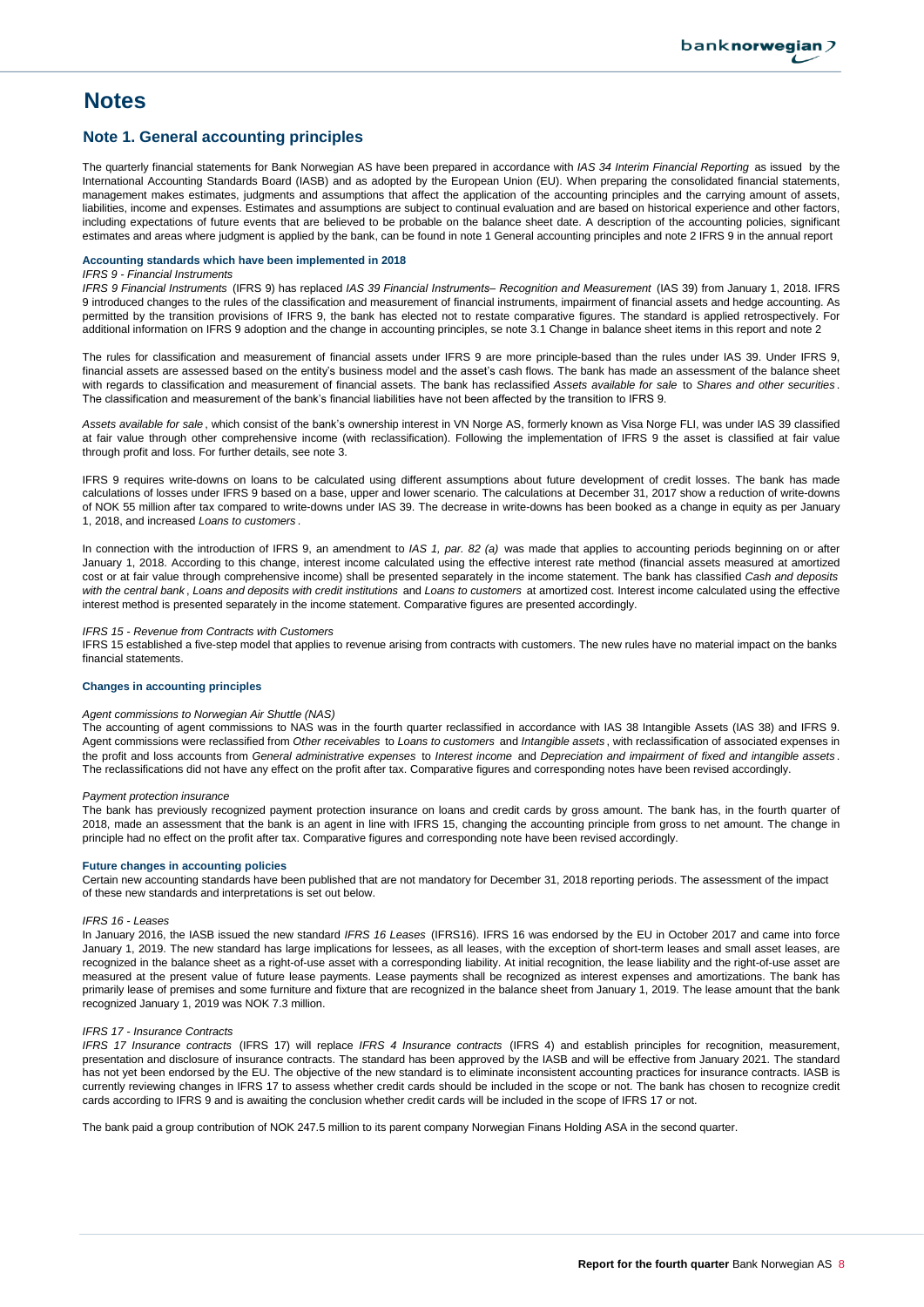# **Note 2. Segments**

The profit and loss and balance sheet presentation for segments are based on internal financial reporting as it is reported to management. The figures are based on Bank Norwegian's governance model and accounting principles.

## **Profit and loss account 2018**

| r i vill anu luss accuuil zu lu          |                                 |           |                |                |            |
|------------------------------------------|---------------------------------|-----------|----------------|----------------|------------|
| Amounts in NOK 1000                      | Norway                          | Sweden    | <b>Denmark</b> | <b>Finland</b> | Total      |
| Net interest income                      | 2.096.833                       | 730.216   | 488.218        | 1,090,982      | 4,406,248  |
| Net other operating income               | 144.893                         | 75,673    | 29,682         | $-3,498$       | 246,750    |
| <b>Total income</b>                      | 2,241,726                       | 805,889   | 517,900        | 1,087,483      | 4,652,998  |
| Total operating expenses before losses   | 537.585                         | 277.024   | 163.053        | 254.273        | 1,231,935  |
| Provision for loan losses                | 237,235                         | 195.956   | 190.128        | 404,312        | 1,027,631  |
| <b>Profit before tax</b>                 | 1,466,907                       | 332.908   | 164.719        | 428.898        | 2,393,431  |
| Tax charge                               | 363.951                         | 82,632    | 40.708         | 105,638        | 592,930    |
| <b>Profit after tax</b>                  | 1,102,955                       | 250,276   | 124.010        | 323,259        | 1,800,501  |
| Other comprehensive income               |                                 |           |                |                |            |
| Comprehensive income for the period      | 1,102,955                       | 250,276   | 124,010        | 323,259        | 1,800,501  |
| Balance sheet 31.12.18                   |                                 |           |                |                |            |
| Amounts in NOK 1000                      | Norway                          | Sweden    | <b>Denmark</b> | <b>Finland</b> | Total      |
| Loans to customers                       | 18,512,497                      | 6.660.599 | 4,082,280      | 8.542.242      | 37,797,618 |
| $Oth$ $\sim$ $\sim$ $\sim$ $\sim$ $\sim$ | $C$ $E$ <sub>4</sub> $E$ $A$ 00 | 2.200112  | 1.000.700      | $2.200$ $740$  | 10.12200   |

| Other assets                 | 6.515.429  | 2.366.123 | 1.282.722 | 2.269.710  | 12.433.985 |
|------------------------------|------------|-----------|-----------|------------|------------|
| <b>Total assets</b>          | 25.027.926 | 9.026.722 | 5.365.003 | 10.811.952 | 50.231.603 |
|                              |            |           |           |            |            |
| Deposits from customers      | 19.744.468 | 6.573.122 | 3.920.335 | 8.853.867  | 39.091.791 |
| Other liabilities and equity | 5.283.458  | 2.453.600 | 1.444.668 | 1.958.085  | 11.139.811 |
| Total liabilities and equity | 25.027.926 | 9.026.722 | 5.365.003 | 10.811.952 | 50.231.603 |

#### **Profit and loss account 2017**

| Amounts in NOK 1000                    | <b>Norway</b> | Sweden    | <b>Denmark</b> | Finland        | Total      |
|----------------------------------------|---------------|-----------|----------------|----------------|------------|
| Net interest income                    | 1,939,946     | 658,170   | 320.032        | 737.843        | 3,655,992  |
| Net other operating income             | 128,393       | 60,055    | 3,864          | 4,414          | 196,726    |
| <b>Total income</b>                    | 2,068,339     | 718,226   | 323,897        | 742,257        | 3,852,718  |
| Total operating expenses before losses | 500.699       | 243.773   | 136.033        | 173.247        | 1,053,753  |
| Provision for loan losses              | 192,354       | 147,436   | 151,982        | 180,617        | 672,388    |
| <b>Profit before tax</b>               | 1,375,286     | 327,017   | 35,882         | 388,393        | 2,126,577  |
| Tax charge                             | 336,358       | 84,575    | 7,532          | 98,531         | 526,995    |
| <b>Profit after tax</b>                | 1,038,928     | 242,442   | 28,350         | 289,862        | 1,599,582  |
| Other comprehensive income             | 8,115         |           |                | ۰              | 8,115      |
| Comprehensive income for the period    | 1,047,043     | 242,442   | 28,350         | 289,862        | 1,607,697  |
| Balance sheet 31.12.17                 |               |           |                |                |            |
| Amounts in NOK 1000                    | Norway        | Sweden    | <b>Denmark</b> | <b>Finland</b> | Total      |
| Loans to customers                     | 16.574.970    | 5,727,114 | 3,124,432      | 7,053,053      | 32,479,570 |
| Other assets                           | 6,449,479     | 1,928,894 | 923,628        | 1,206,880      | 10,508,881 |
| <b>Total assets</b>                    | 23,024,450    | 7,656,008 | 4,048,060      | 8,259,934      | 42,988,451 |
|                                        |               |           |                |                |            |

| Total liabilities and equity | 23.024.450 | 7.656.008 | 4.048.060 | 8.259.934 | 42.988.451 |
|------------------------------|------------|-----------|-----------|-----------|------------|
| Other liabilities and equity | 5.115.014  | 1.780.534 | 734.078   | 1.676.550 | 9.306.176  |
| Deposits from customers      | 17.909.435 | 5.875.474 | 3.313.982 | 6.583.384 | 33,682,275 |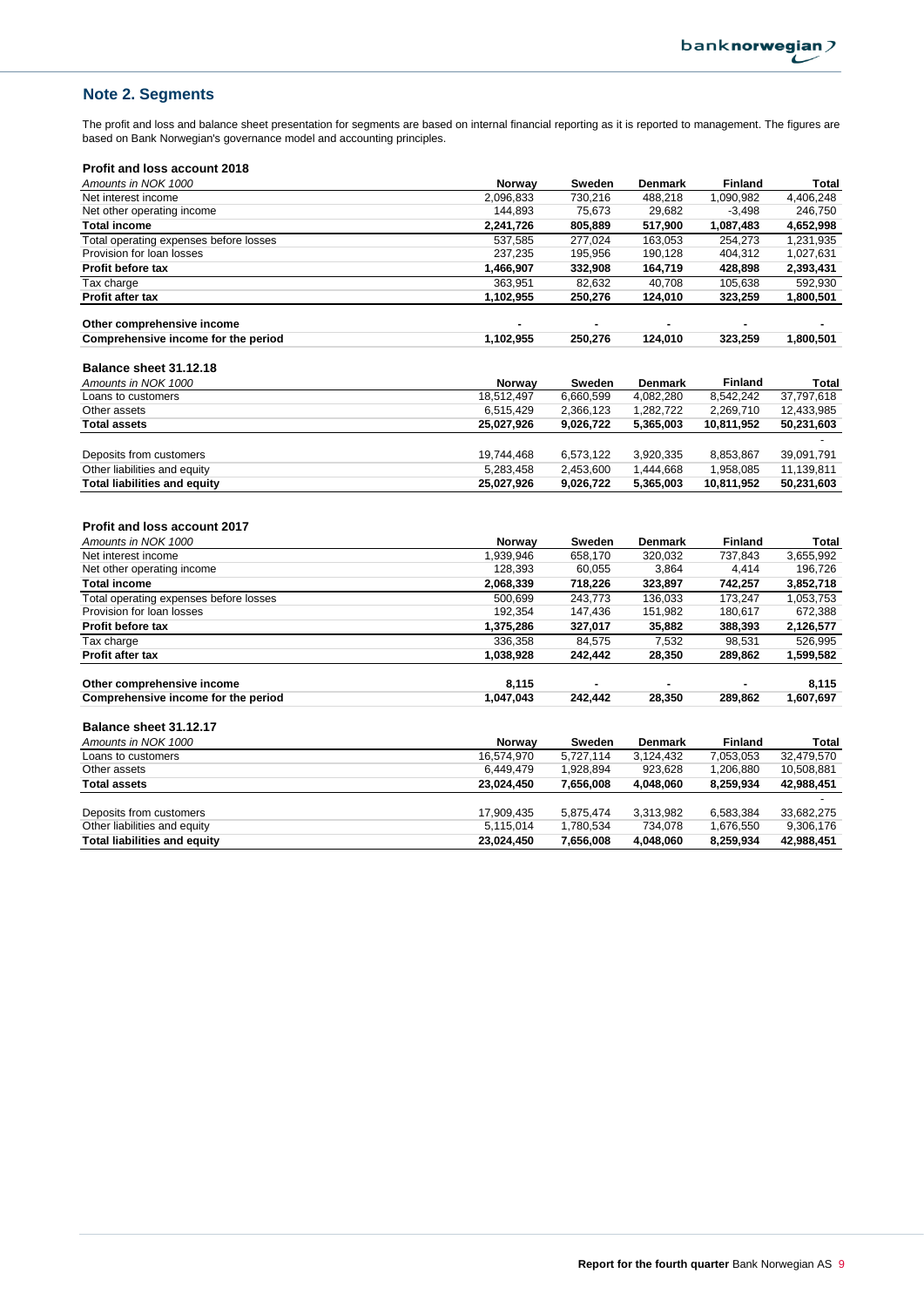## **Note 3. IFRS 9**

## **Note 3.1. Change in balance sheet items**

| Change in balance sheet items               | <b>IAS 39</b>  |            | <b>IFRS9</b>   |                          |  |
|---------------------------------------------|----------------|------------|----------------|--------------------------|--|
|                                             |                | Book value |                | Book value               |  |
| <b>Financial assets</b>                     | Category       | 31.12.17   | Category       | 1.1.18                   |  |
| Cash and deposits with sentral banks        | Amortised cost | 65.976     | Amortised cost | 65.976                   |  |
| Loans and deposits with credit institutions | Amortised cost | 1,338,852  | Amortised cost | 1,338,852                |  |
| Loans to customers                          | Amortised cost | 32,451,553 | Amortised cost | 32,524,311               |  |
| Certificates and bonds                      | Fair value     | 8.859.834  | Fair value     | 8,859,834                |  |
| <b>Financial derivatives</b>                | Fair value     | 1.935      | Fair value     | 1.935                    |  |
| Shares and other securities                 | Fair value     | 443        | Fair value     | 33,365                   |  |
| Assets available for sale*                  | Fair value**   | 32.922     | Fair value     | $\overline{\phantom{a}}$ |  |

\* Reclassified to *Shares and other securites* under IFRS 9.

\*\* Fair value through other comprehensive income.

| The tables below show the reclassification of balance sheet items and the new model for expected credit loss. |                          | New model                |               |
|---------------------------------------------------------------------------------------------------------------|--------------------------|--------------------------|---------------|
|                                                                                                               | Reclass-                 | for expected             |               |
| <b>IAS 39</b><br><b>Loans to customers</b>                                                                    | ification                | credit loss              | <b>IFRS 9</b> |
| Balance 31.12.17<br>32,451,553                                                                                |                          |                          |               |
| Change in expected credit loss<br>$\blacksquare$                                                              | $\overline{\phantom{a}}$ | 72,758                   |               |
| <b>Balance 1.1.18</b>                                                                                         |                          |                          | 32,524,311    |
|                                                                                                               |                          | New model                |               |
|                                                                                                               | Reclass-                 | for expected             |               |
| <b>Estimated credit loss (ECL)</b><br><b>IAS 39</b>                                                           | ification                | credit loss              | <b>IFRS 9</b> |
| Balance 31.12.17<br>1,140,152                                                                                 | $\overline{\phantom{a}}$ | ٠                        |               |
| Change in expected credit loss<br>$\blacksquare$                                                              | $\overline{\phantom{a}}$ | $-72,758$                |               |
| <b>Balance 1.1.18</b>                                                                                         |                          |                          | 1,067,394     |
|                                                                                                               |                          | New model                |               |
|                                                                                                               | Reclass-                 | for expected             |               |
| <b>IAS 39</b><br><b>Shares and other securities</b>                                                           | <i>ification</i>         | credit loss              | <b>IFRS 9</b> |
| <b>Balance 31.12.17</b><br>443                                                                                |                          | $\overline{\phantom{0}}$ |               |
| Reclassification<br>$\overline{\phantom{a}}$                                                                  | 32,922                   | $\overline{\phantom{a}}$ |               |
| <b>Balance 1.1.18</b>                                                                                         |                          | $\overline{\phantom{0}}$ | 33,365        |
|                                                                                                               |                          | New model                |               |
|                                                                                                               | Reclass-                 | for expected             |               |

|                           |                          | .         | .                        |        |
|---------------------------|--------------------------|-----------|--------------------------|--------|
| Assets available for sale | <b>IAS 39</b>            | ification | credit loss              | IFRS 9 |
| Balance 31.12.17          | 32.922                   |           | $\overline{\phantom{0}}$ |        |
| Reclassification          | $\overline{\phantom{a}}$ | $-32.922$ |                          |        |
| Balance 1.1.18            |                          |           | $\overline{\phantom{a}}$ |        |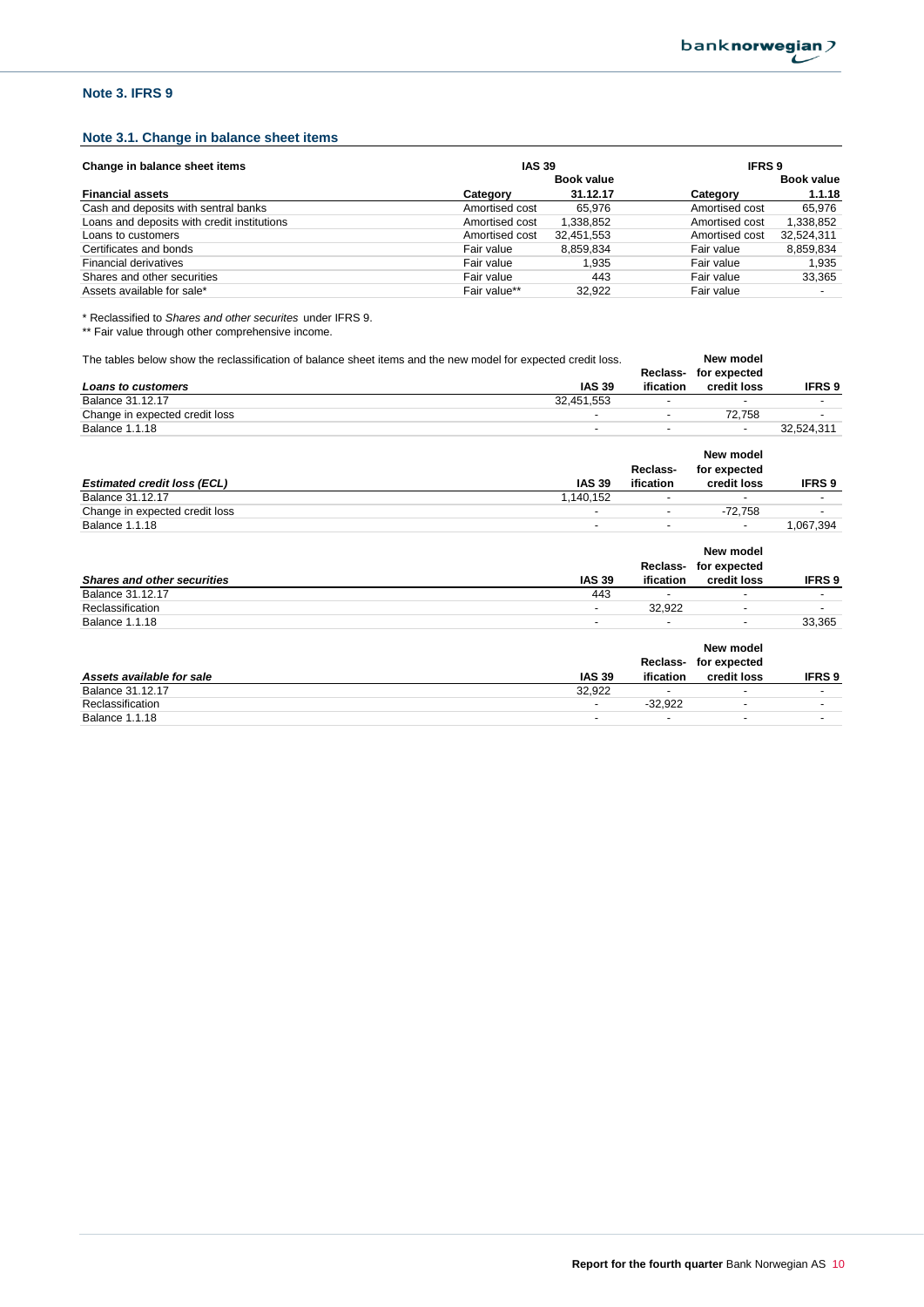## **Note 3.2. Economical variables used to measure ECL**

The bank has chosen to disclose the three most important modelling variables in each individual country. The variables differ between countries. The following macro-economic variables are used in the models: real interest rate in absolute terms, 3-month interbank rate, unemployment level in thousands, hourly pay in NOK, aggregated monthly consumption for the entire population measured in millions in local currency, and unemployment rate in percentage of the total labour force. The data is modelled across three scenarios: a base, an upper and a lower case for expected credit loss. The model is based on the NiGEM-model developed by UK's Institute of Economic and Social Research.

The following weights has been used across all portfolios per December 31, 2018:

- Base scenario for expected credit loss: 40%
- Upper scenario for expected credit loss: 30%
- Lower scenario for expected credit loss: 30%

|                |                                 | Base scenario |         | Optimistic scenario |          | Pessimistic scenario |         |
|----------------|---------------------------------|---------------|---------|---------------------|----------|----------------------|---------|
|                |                                 | 12 months     | 5 years | 12 months           | 5 years  | 12 months            | 5 years |
| Norway         |                                 |               |         |                     |          |                      |         |
|                | 3-month interbank rate          | 1.75 %        | 3.32%   | 1.50 %              | 3.07%    | 2.41 %               | 3.80%   |
|                | Hourly pay in NOK               | 415           | 471     | 421                 | 493      | 412                  | 459     |
|                | Real interest rate              | 0.09%         | 0.14%   | $-0.31%$            | $-0.26%$ | 1.48 %               | 0.97%   |
| Sweden         |                                 |               |         |                     |          |                      |         |
|                | 3-month interbank rate          | 0.38%         | 2.82%   | 0.12%               | 1.73 %   | 0.78%                | 4.34 %  |
|                | Consumption in millions         | 177,143       | 193,058 | 179,254             | 197,699  | 174,324              | 184,867 |
|                | Unemployment level in thousands | 350           | 372     | 308                 | 327      | 384                  | 414     |
| <b>Denmark</b> |                                 |               |         |                     |          |                      |         |
|                | 3-month interbank rate          | 0.46%         | 2.52%   | 1.23%               | 2.88%    | 0.11%                | 2.18%   |
|                | Consumption in millions         | 79,400        | 86,233  | 81,910              | 93,929   | 76,747               | 79,377  |
|                | Unemployment percentage         | 5.21 %        | 5.17 %  | 4.32 %              | 4.81 %   | 6.26%                | 5.50 %  |
| <b>Finland</b> |                                 |               |         |                     |          |                      |         |
|                | 3-month interbank rate          | 0.34%         | 2.27%   | 0.78%               | 2.40 %   | $-0.08%$             | 1.79%   |
|                | Consumption in millions         | 9,458         | 9,995   | 9,707               | 10,601   | 9,217                | 9,436   |
|                | Unemployment percentage         | 7.60%         | 7.29 %  | 5.07%               | 6.65%    | 10.14 %              | 7.82%   |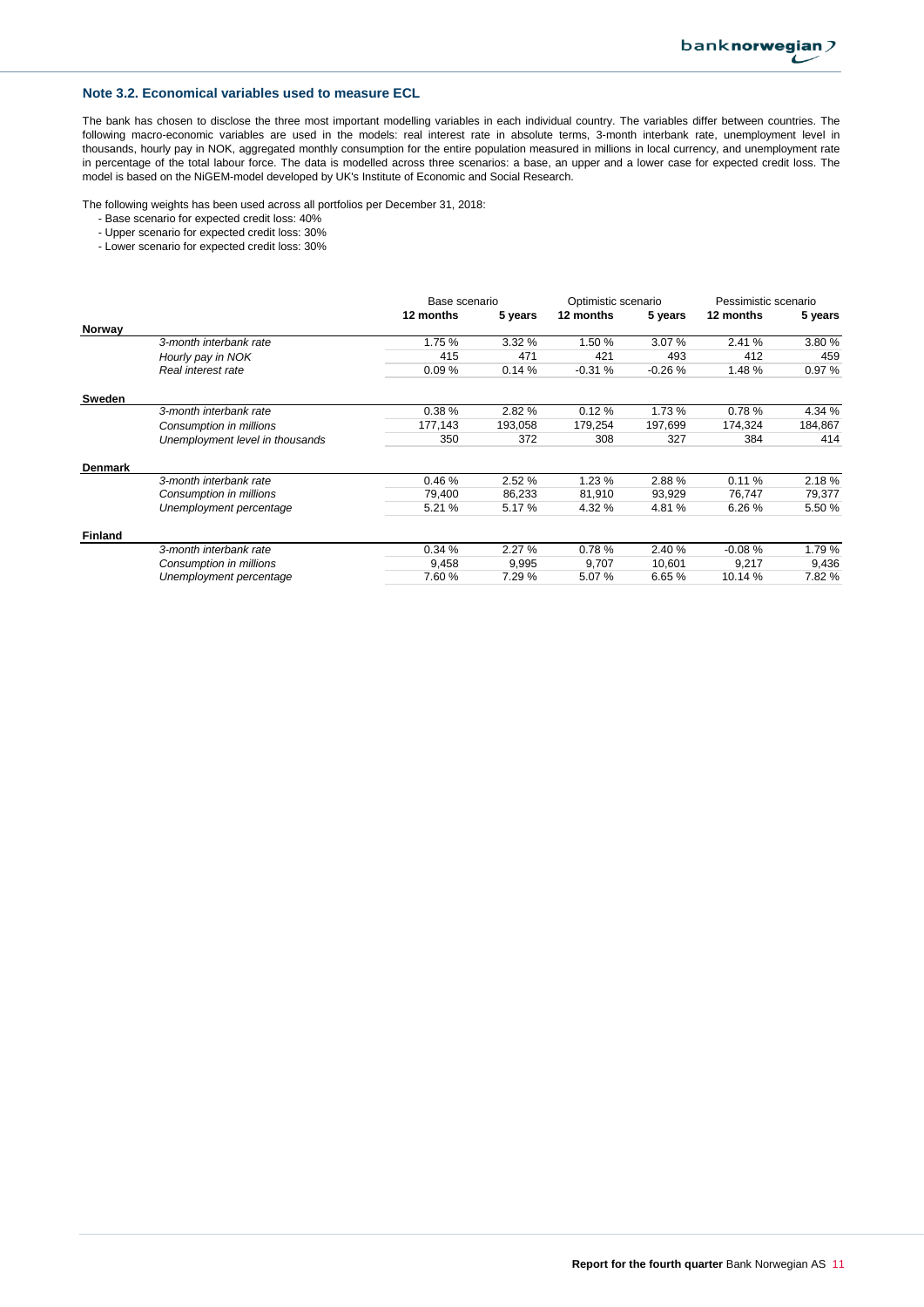## **Note 3.3. Significant increase in credit risk**

Probability of default (PD) is an experience-based probability that a commitment is in breach for more than 90 days in the next 12 months. The tables below show the different trigger levels that need to be in place for a commitment to be classified in Stage 2 due to a significant increase in credit risk. A significant increase in credit risk is assessed on the basis of several criteria, including late payment beyond 30 days after maturity. The most important factor for the assessment is a comparison between the original probability of default and the probability of default at the reporting date. Each product has its own threshold values when one considers an increase to be significant. Products with absolute low application PDs therefore lead to high trigger requirements, as they are relative and come from a low level.

|        | Original     | Instalment | Original  | <b>Credit card</b> |
|--------|--------------|------------|-----------|--------------------|
| Norway | PD           | loans      | PD        | loans              |
|        | $\leq 5\%$   | 700 %      | $\leq$ 2% | 900 %              |
|        | 10%1<br>>5%. | 30%        | $>2\%$    | 0 %                |
|        | >10%         | 20 %       |           |                    |

| Original     | Instalment | Original    | <b>Credit card</b> |
|--------------|------------|-------------|--------------------|
| Sweden<br>PD | loans      | PD          | loans              |
| $\leq$ 20%   | 30%        | $\leq$ 2%   | 900 %              |
| $>20\%$      | 10 %       | $>2\%$ , 5% | 40 %               |
|              |            | $>5\%$      | $0\%$              |

|         | Original      | Instalment | Original    | <b>Credit card</b> |
|---------|---------------|------------|-------------|--------------------|
| Denmark | PD            | loans      | PD          | loans              |
|         | $\leq$ 20%    | 300 %      | $\leq 50\%$ | 80 %               |
|         | $>20\%$ , 40% | 100 %      | $>50\%$     | $0\%$              |
|         | >40%          | 20%        |             |                    |

|                | Original      | Instalment | Original  | <b>Credit card</b> |
|----------------|---------------|------------|-----------|--------------------|
| <b>Finland</b> | PD            | loans      | <b>PD</b> | loans              |
|                | $\leq$ 20%    | 200 %      | $<=30\%$  | 200 %              |
|                | $>20\%$ , 40% | 100 %      | $>30\%$   | 30%                |
|                | >40%          | 40 %       |           |                    |
|                |               |            |           |                    |

## **Note 3.4. Macro scenario sensitivity on ECL**

|                 | Reported     | Base     | Optimistic | Pessimistic |
|-----------------|--------------|----------|------------|-------------|
| Norway*         | under IFRS 9 | scenario | scenario   | scenario    |
| Credit card     | 117,556      | 118,070  | 115,072    | 119,355     |
| Unsecured loans | 437.047      | 437.676  | 433,555    | 439,699     |
| Sweden          |              |          |            |             |
| Credit card     | 111.587      | 111.477  | 109.421    | 113,901     |
| Unsecured loans | 317.900      | 317.587  | 310.211    | 326,008     |
| Denmark         |              |          |            |             |
| Credit card     | 97,027       | 97.021   | 96,848     | 97.214      |
| Unsecured loans | 360,957      | 360,899  | 359,868    | 362,124     |
| Finland         |              |          |            |             |
| Credit card     | 46,955       | 46,885   | 45,822     | 48,183      |
| Unsecured loans | 186.405      | 186,348  | 184,185    | 188,702     |

\* The final ECL is a macro-weighted ECL, based on 30% - 40% - 30% weighting given to the upper, base and lower scenarios. The outcome can be close to the Base scenario if the two scenarios differ by the same magnitude. If one scenario is of higher variability, the final ECL will tend towards that one.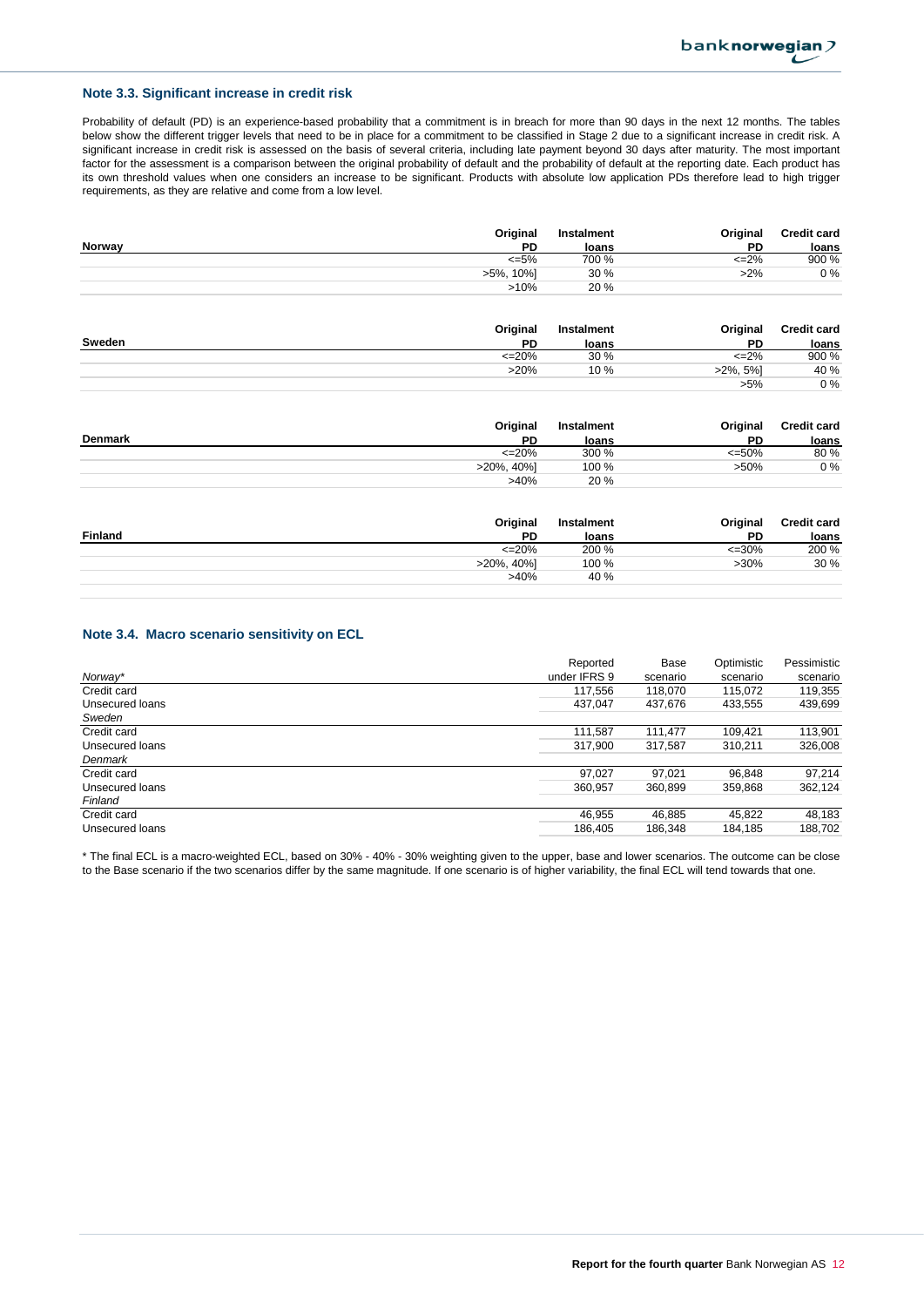## **Note 4. Loans to customers by product groups**

|                                    |             | Loan loss allowance |         |           |            |
|------------------------------------|-------------|---------------------|---------|-----------|------------|
| Amounts in NOK 1000                | Gross Ioans | Stage 1             | Stage 2 | Stage 3   | Total      |
| Instalment Ioans Norway            | 12,451,095  | 43.004              | 33,819  | 360.224   | 12,014,048 |
| Credit card loans Norway           | 6,616,005   | 7.403               | 6.976   | 103.177   | 6,498,449  |
| Instalment Ioans Sweden            | 4,434,434   | 40.138              | 95,024  | 182.738   | 4,116,534  |
| Credit card loans Sweden           | 2,655,652   | 10.404              | 38.406  | 62.777    | 2,544,065  |
| Instalment Ioans Denmark           | 3.721.497   | 55.944              | 31.997  | 273.016   | 3,360,540  |
| Credit card loans Denmark          | 818.767     | 12,394              | 13,430  | 71,203    | 721,740    |
| Instalment Ioans Finland           | 6.998.627   | 52.307              | 84.485  | 49.613    | 6,812,221  |
| Credit card loans Finland          | 1,776,976   | 13.360              | 30.627  | 2.968     | 1,730,021  |
| Total                              | 39,473,053  | 234.954             | 334,764 | 1,105,718 | 37,797,618 |
| Provision coverage ratio per stage |             | 0.60%               | 0.85%   | 2.80%     |            |

## **Note 5. Change in loan loss allowance**

### **Instalment loans Norway**

| Loan loss allowance                                                         | Stage 1<br>12 months | Stage 2<br>Lifetime | Stage 3<br>Lifetime |           |
|-----------------------------------------------------------------------------|----------------------|---------------------|---------------------|-----------|
|                                                                             | expected             | expected            | expected            |           |
| Amounts in NOK 1000                                                         | credit loss          | credit loss         | credit loss         | Total     |
| Loan loss allowance as at 30.9.18                                           | 43,619               | 35,403              | 318.736             | 397,757   |
| Transfers:                                                                  |                      |                     |                     |           |
| Transfers between Stage 1 and Stage 2                                       | $-3,192$             | 14,681              |                     | 11,489    |
| Transfers between Stage 1 and Stage 3                                       | $-155$               |                     | 313                 | 158       |
| Transfers between Stage 2 and Stage 1                                       | 1,732                | $-5,458$            |                     | $-3,726$  |
| Transfers between Stage 2 and Stage 3                                       |                      | $-12,443$           | 35,614              | 23,171    |
| Transfers between Stage 3 and Stage 2                                       |                      | 934                 | $-10,165$           | $-9,231$  |
| Transfers between Stage 3 and Stage 1                                       | 8                    |                     | -485                | -476      |
| New financial assets issued or purchased                                    | 4,096                | 1.523               |                     | 5,619     |
| Financial assets derecognized in the period, including down payments        | $-2,364$             | $-1,653$            | $-6,161$            | $-10,178$ |
| Modification of contractual cash flows from non-discounted financial assets | -740                 | 831                 | 22,372              | 22,463    |
| Loan loss allowance as at 31.12.18                                          | 43,004               | 33,819              | 360,224             | 437,047   |
| Loan loss provisions and quarantees                                         |                      |                     |                     |           |

The loan loss allowance is calculated based on the expected credit loss (ECL) using the 3-stage method as described in note 2.1 of the Annual Report 2017.

Migration out of one stage is calculated at opening date 30.9.18, while migration into one stage is calculated at the closing date 31.12.18.

| Amounts in NOK 1000                                                         | Stage 1    | Stage 2    | Stage 3   | Total      |
|-----------------------------------------------------------------------------|------------|------------|-----------|------------|
| Gross loans to customers as at 30.9.18                                      | 9,589,801  | 1,348,166  | 1,406,856 | 12,344,823 |
| Transfers:                                                                  |            |            |           |            |
| Transfers between Stage 1 and Stage 2                                       | $-603.214$ | 601.600    |           | $-1,613$   |
| Transfers between Stage 1 and Stage 3                                       | $-27.733$  |            | 28.032    | 299        |
| Transfers between Stage 2 and Stage 1                                       | 332,084    | $-351,057$ |           | $-18,973$  |
| Transfers between Stage 2 and Stage 3                                       |            | $-238.217$ | 238,528   | 311        |
| Transfers between Stage 3 and Stage 2                                       |            | 42.016     | $-53.385$ | $-11,369$  |
| Transfers between Stage 3 and Stage 1                                       | 1,907      |            | $-3.607$  | $-1,700$   |
| New financial assets issued or purchased                                    | 817.540    | 47.804     |           | 865.344    |
| Financial assets derecognized in the period, including down payments        | $-531.462$ | $-72.700$  | $-34.343$ | $-638.506$ |
| Modification of contractual cash flows from non-discounted financial assets | $-65.257$  | -20.718    | $-1.547$  | -87,521    |
| Gross loans to customers as at 31.12.18                                     | 9.513.667  | 1.356.895  | 1.580.533 | 12.451.095 |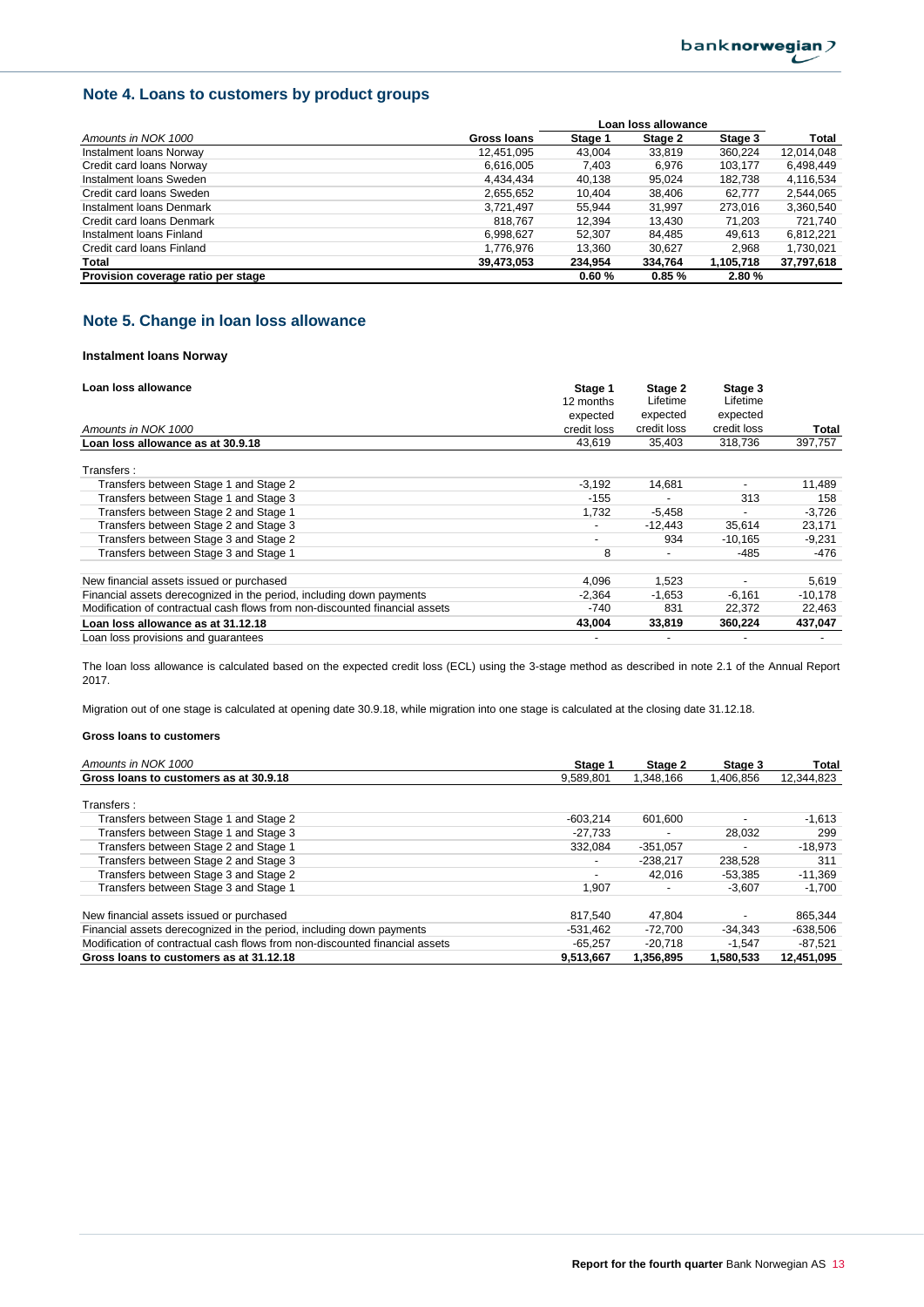## **Credit card loans Norway**

## **Loan loss allowance**

|                                                                             | Stage 1                  | Stage 2     | Stage 3     |          |
|-----------------------------------------------------------------------------|--------------------------|-------------|-------------|----------|
|                                                                             | 12 months                | Lifetime    | Lifetime    |          |
|                                                                             | expected                 | expected    | expected    |          |
| Amounts in NOK 1000                                                         | credit loss              | credit loss | credit loss | Total    |
| Loan loss allowance as at 30.9.18                                           | 7,172                    | 7,070       | 86,673      | 100,915  |
| Transfers:                                                                  |                          |             |             |          |
| Transfers between Stage 1 and Stage 2                                       | $-360$                   | 3,727       |             | 3,366    |
| Transfers between Stage 1 and Stage 3                                       | $-26$                    |             | 175         | 150      |
| Transfers between Stage 2 and Stage 1                                       | 320                      | $-2,742$    |             | $-2,422$ |
| Transfers between Stage 2 and Stage 3                                       | $\overline{\phantom{a}}$ | $-971$      | 7,394       | 6,423    |
| Transfers between Stage 3 and Stage 2                                       | $\overline{\phantom{a}}$ | 97          | $-2.623$    | $-2,527$ |
| Transfers between Stage 3 and Stage 1                                       | 5                        |             | $-754$      | -749     |
| New financial assets issued or purchased                                    | 255                      | 142         |             | 397      |
| Financial assets derecognized in the period, including down payments        | -40                      | $-79$       | -445        | $-565$   |
| Modification of contractual cash flows from non-discounted financial assets | 78                       | $-268$      | 12,757      | 12,567   |
| Loan loss allowance as at 31.12.18                                          | 7,403                    | 6.976       | 103.177     | 117,556  |
| Loan loss provisions and quarantees                                         |                          |             |             |          |

The loan loss allowance is calculated based on the expected credit loss (ECL) using the 3-stage method as described in note 2.1 of the Annual Report 2017.

Migration out of one stage is calculated at opening date 30.9.18, while migration into one stage is calculated at the closing date 31.12.18.

| Amounts in NOK 1000                                                         | Stage 1                  | Stage 2    | Stage 3   | Total     |
|-----------------------------------------------------------------------------|--------------------------|------------|-----------|-----------|
| Gross loans to customers as at 30.9.18                                      | 5,272,139                | 574.516    | 429.620   | 6,276,276 |
| Transfers:                                                                  |                          |            |           |           |
| Transfers between Stage 1 and Stage 2                                       | $-281.851$               | 320.946    |           | 39,095    |
| Transfers between Stage 1 and Stage 3                                       | $-15.360$                |            | 15.630    | 269       |
| Transfers between Stage 2 and Stage 1                                       | 206.506                  | $-237.760$ |           | $-31,254$ |
| Transfers between Stage 2 and Stage 3                                       | $\overline{\phantom{0}}$ | $-82.135$  | 82.236    | 100       |
| Transfers between Stage 3 and Stage 2                                       | $\overline{\phantom{0}}$ | 9.148      | $-20.806$ | $-11,658$ |
| Transfers between Stage 3 and Stage 1                                       | 1.254                    |            | $-6.670$  | $-5.416$  |
| New financial assets issued or purchased                                    | 108.387                  | 10.670     |           | 119,057   |
| Financial assets derecognized in the period, including down payments        | $-10.504$                | $-4.718$   | $-2.506$  | $-17,728$ |
| Modification of contractual cash flows from non-discounted financial assets | 258.816                  | $-10.648$  | $-904$    | 247.263   |
| Gross loans to customers as at 31.12.18                                     | 5,539,387                | 580.018    | 496.599   | 6,616,005 |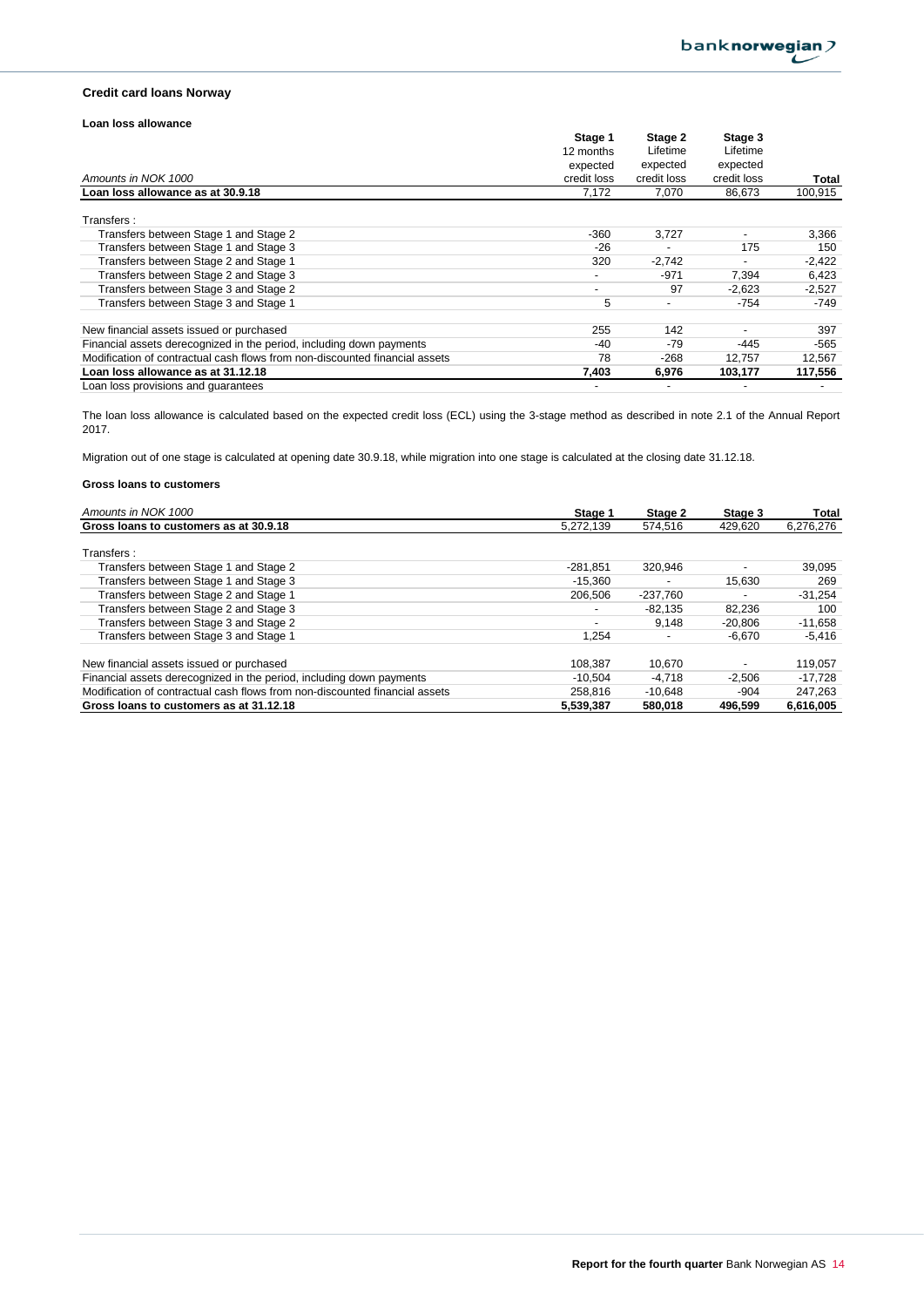## **Instalment loans Sweden**

| Loan loss allowance                                                         | Stage 1     | Stage 2     | Stage 3                  |          |
|-----------------------------------------------------------------------------|-------------|-------------|--------------------------|----------|
|                                                                             | 12 months   | Lifetime    | Lifetime                 |          |
|                                                                             | expected    | expected    | expected                 |          |
| Amounts in NOK 1000                                                         | credit loss | credit loss | credit loss              | Total    |
| Loan loss allowance as at 30.9.18                                           | 41,087      | 75,787      | 140,260                  | 257,134  |
| Transfers:                                                                  |             |             |                          |          |
| Transfers between Stage 1 and Stage 2                                       | $-11.085$   | 25.949      | $\blacksquare$           | 14.864   |
| Transfers between Stage 1 and Stage 3                                       | $-479$      |             | $\overline{\phantom{0}}$ | $-479$   |
| Transfers between Stage 2 and Stage 1                                       | 3,486       | $-5,837$    | $\overline{\phantom{0}}$ | $-2,351$ |
| Transfers between Stage 2 and Stage 3                                       |             | $-9,575$    | 23,154                   | 13,579   |
| Transfers between Stage 3 and Stage 2                                       |             | 1,516       | $-3,567$                 | $-2,051$ |
| Transfers between Stage 3 and Stage 1                                       | 25          |             | $-150$                   | $-125$   |
| New financial assets issued or purchased                                    | 6,066       | 2,569       |                          | 8,635    |
| Financial assets derecognized in the period, including down payments        | $-2,661$    | $-2,998$    | $-1,678$                 | -7,338   |
| Modification of contractual cash flows from non-discounted financial assets | 3.700       | 7,612       | 24,720                   | 36,032   |
| Loan loss allowance as at 31.12.18                                          | 40.138      | 95,024      | 182,738                  | 317,900  |
| Loan loss provisions and quarantees                                         |             |             |                          |          |

The loan loss allowance is calculated based on the expected credit loss (ECL) using the 3-stage method as described in note 2.1 of the Annual Report 2017.

Migration out of one stage is calculated at opening date 30.9.18, while migration into one stage is calculated at the closing date 31.12.18.

| Amounts in NOK 1000                                                         | Stage 1                  | Stage 2    | Stage 3   | Total      |
|-----------------------------------------------------------------------------|--------------------------|------------|-----------|------------|
| Gross loans to customers as at 30.9.18                                      | .905.444                 | 1,615,598  | 603.739   | 4,124,781  |
| Transfers:                                                                  |                          |            |           |            |
| Transfers between Stage 1 and Stage 2                                       | -483.972                 | 509.416    |           | 25,444     |
| Transfers between Stage 1 and Stage 3                                       | $-21.506$                |            | 23.852    | 2,346      |
| Transfers between Stage 2 and Stage 1                                       | 145,930                  | $-138.285$ |           | 7,644      |
| Transfers between Stage 2 and Stage 3                                       | $\overline{\phantom{0}}$ | $-131.846$ | 142.430   | 10,584     |
| Transfers between Stage 3 and Stage 2                                       | $\overline{\phantom{a}}$ | 24.254     | $-25.640$ | $-1,386$   |
| Transfers between Stage 3 and Stage 1                                       | 1.005                    |            | $-1.456$  | $-451$     |
| New financial assets issued or purchased                                    | 271.231                  | 50.051     |           | 321,281    |
| Financial assets derecognized in the period, including down payments        | $-124.603$               | $-66.638$  | -7.764    | $-199,005$ |
| Modification of contractual cash flows from non-discounted financial assets | 69.795                   | 41.920     | 31.480    | 143.196    |
| Gross loans to customers as at 31.12.18                                     | 1,763,323                | 1,904,470  | 766.641   | 4,434,434  |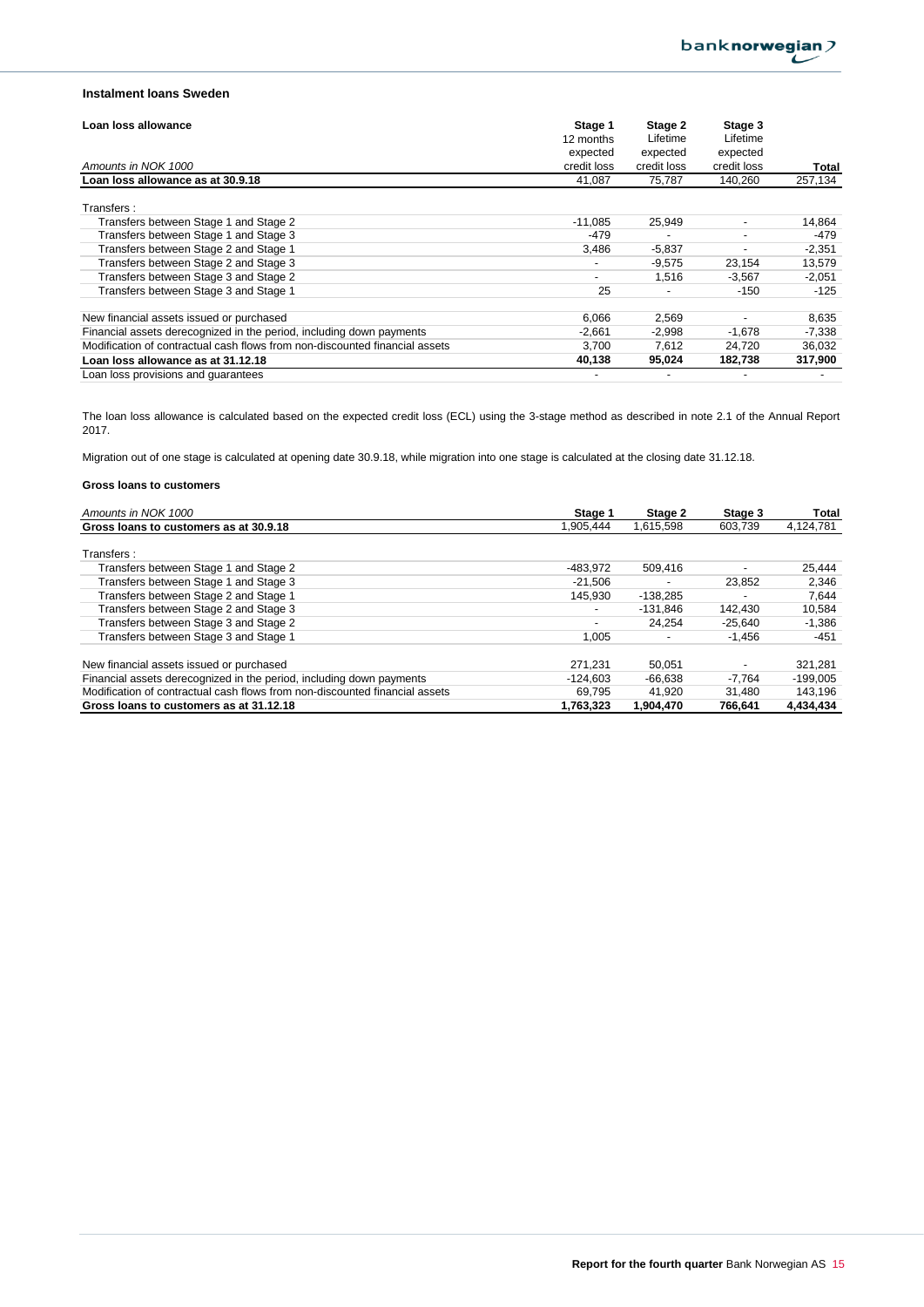## **Credit card loans Sweden**

## **Loan loss allowance**

|                                                                             | Stage 1                  | Stage 2     | Stage 3     |          |
|-----------------------------------------------------------------------------|--------------------------|-------------|-------------|----------|
|                                                                             | 12 months                | Lifetime    | Lifetime    |          |
|                                                                             | expected                 | expected    | expected    |          |
| Amounts in NOK 1000                                                         | credit loss              | credit loss | credit loss | Total    |
| Loan loss allowance as at 30.9.18                                           | 9,520                    | 25,773      | 46,924      | 82,217   |
| Transfers:                                                                  |                          |             |             |          |
| Transfers between Stage 1 and Stage 2                                       | -693                     | 18,828      | ٠           | 18,135   |
| Transfers between Stage 1 and Stage 3                                       | $-17$                    |             |             | $-17$    |
| Transfers between Stage 2 and Stage 1                                       | 234                      | $-4,583$    |             | $-4,349$ |
| Transfers between Stage 2 and Stage 3                                       | $\overline{\phantom{a}}$ | $-3,021$    | 8,906       | 5,885    |
| Transfers between Stage 3 and Stage 2                                       | $\overline{\phantom{a}}$ | 423         | $-1,493$    | $-1,070$ |
| Transfers between Stage 3 and Stage 1                                       | $\overline{\phantom{a}}$ |             | $-15$       | $-15$    |
| New financial assets issued or purchased                                    | 661                      | 45          |             | 706      |
| Financial assets derecognized in the period, including down payments        | -63                      | $-230$      | $-174$      | -468     |
| Modification of contractual cash flows from non-discounted financial assets | 762                      | 1,171       | 8,628       | 10,561   |
| Loan loss allowance as at 31.12.18                                          | 10,404                   | 38,406      | 62,777      | 111,587  |
| Loan loss provisions and quarantees                                         |                          |             |             |          |

The loan loss allowance is calculated based on the expected credit loss (ECL) using the 3-stage method as described in note 2.1 of the Annual Report 2017.

Migration out of one stage is calculated at opening date 30.9.18, while migration into one stage is calculated at the closing date 31.12.18.

| Amounts in NOK 1000                                                         | Stage 1   | Stage 2   | Stage 3                  | Total     |
|-----------------------------------------------------------------------------|-----------|-----------|--------------------------|-----------|
| Gross loans to customers as at 30.9.18                                      | 1.818.646 | 280.090   | 148.944                  | 2.247.679 |
| Transfers:                                                                  |           |           |                          |           |
| Transfers between Stage 1 and Stage 2                                       | -174.356  | 205.398   |                          | 31,042    |
| Transfers between Stage 1 and Stage 3                                       | $-4,925$  |           | 5,547                    | 622       |
| Transfers between Stage 2 and Stage 1                                       | 49.166    | $-53,256$ |                          | $-4,090$  |
| Transfers between Stage 2 and Stage 3                                       |           | $-34.970$ | 37.591                   | 2,621     |
| Transfers between Stage 3 and Stage 2                                       |           | 3.847     | $-6.215$                 | $-2,368$  |
| Transfers between Stage 3 and Stage 1                                       | 0         |           | -59                      | -59       |
| New financial assets issued or purchased                                    | 82.697    | 2.839     | $\overline{\phantom{0}}$ | 85,536    |
| Financial assets derecognized in the period, including down payments        | $-3.994$  | 331       | 297                      | $-3.366$  |
| Modification of contractual cash flows from non-discounted financial assets | 283.333   | 6.848     | 7,855                    | 298.035   |
| Gross loans to customers as at 31.12.18                                     | 2,050,566 | 411,127   | 193.959                  | 2,655,652 |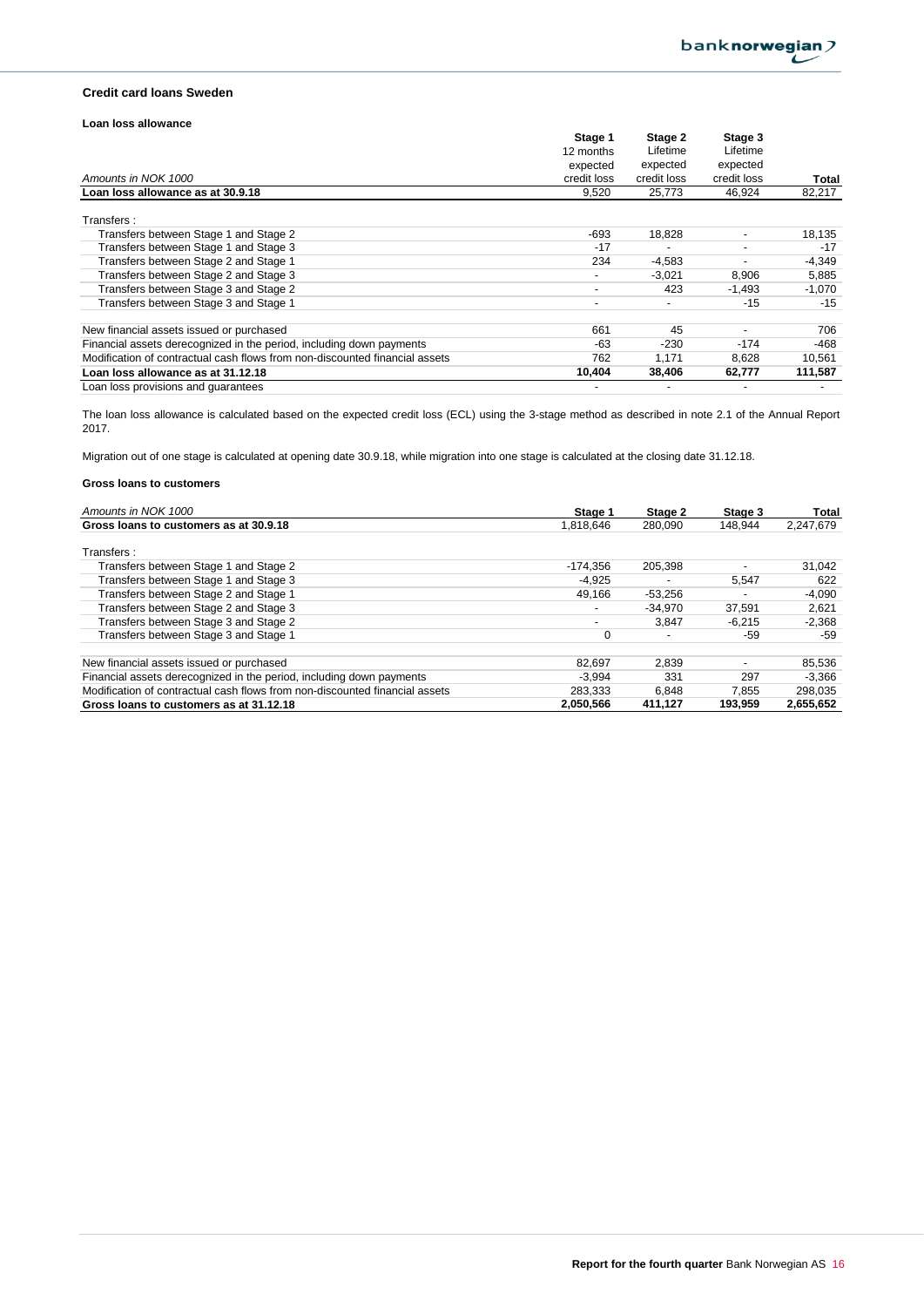## **Instalment loans Denmark**

| Loan loss allowance                                                         | Stage 1                  | Stage 2     | Stage 3     |          |
|-----------------------------------------------------------------------------|--------------------------|-------------|-------------|----------|
|                                                                             | 12 months                | Lifetime    | Lifetime    |          |
|                                                                             | expected                 | expected    | expected    |          |
| Amounts in NOK 1000                                                         | credit loss              | credit loss | credit loss | Total    |
| Loan loss allowance as at 30.9.18                                           | 55,224                   | 32,280      | 215,462     | 302,966  |
| Transfers:                                                                  |                          |             |             |          |
| Transfers between Stage 1 and Stage 2                                       | $-3,562$                 | 20,055      | ٠           | 16,494   |
| Transfers between Stage 1 and Stage 3                                       | $-763$                   |             | 13,300      | 12,537   |
| Transfers between Stage 2 and Stage 1                                       | 1,522                    | $-7,119$    |             | $-5,597$ |
| Transfers between Stage 2 and Stage 3                                       | $\overline{\phantom{a}}$ | $-14.892$   | 40,214      | 25,321   |
| Transfers between Stage 3 and Stage 2                                       |                          | 835         | $-3,270$    | $-2,435$ |
| Transfers between Stage 3 and Stage 1                                       | 26                       |             | $-256$      | $-229$   |
| New financial assets issued or purchased                                    | 4.425                    | 1.010       |             | 5,436    |
| Financial assets derecognized in the period, including down payments        | $-1,154$                 | $-941$      | $-2,083$    | $-4,177$ |
| Modification of contractual cash flows from non-discounted financial assets | 225                      | 768         | 9,649       | 10,642   |
| Loan loss allowance as at 31.12.18                                          | 55.944                   | 31,997      | 273,016     | 360,957  |
| Loan loss provisions and quarantees                                         |                          |             |             |          |

The loan loss allowance is calculated based on the expected credit loss (ECL) using the 3-stage method as described in note 2.1 of the Annual Report 2017.

Migration out of one stage is calculated at opening date 30.9.18, while migration into one stage is calculated at the closing date 31.12.18.

| Amounts in NOK 1000                                                         | Stage 1                  | Stage 2   | Stage 3  | Total     |
|-----------------------------------------------------------------------------|--------------------------|-----------|----------|-----------|
| Gross loans to customers as at 30.9.18                                      | 2.816.061                | 197.191   | 400.711  | 3,413,963 |
| Transfers:                                                                  |                          |           |          |           |
| Transfers between Stage 1 and Stage 2                                       | $-107.147$               | 115.004   |          | 7,857     |
| Transfers between Stage 1 and Stage 3                                       | $-22.345$                |           | 24,335   | 1,989     |
| Transfers between Stage 2 and Stage 1                                       | 52.914                   | $-54.111$ |          | $-1,198$  |
| Transfers between Stage 2 and Stage 3                                       | $\overline{\phantom{0}}$ | $-69.387$ | 73,436   | 4,049     |
| Transfers between Stage 3 and Stage 2                                       | $\overline{\phantom{0}}$ | 4.558     | $-6.105$ | $-1,547$  |
| Transfers between Stage 3 and Stage 1                                       | 241                      |           | $-482$   | $-240$    |
| New financial assets issued or purchased                                    | 192.656                  | 6.329     |          | 198,985   |
| Financial assets derecognized in the period, including down payments        | $-52.718$                | $-6,090$  | $-4.027$ | -62,835   |
| Modification of contractual cash flows from non-discounted financial assets | 142.788                  | $-176$    | 17.861   | 160,473   |
| Gross loans to customers as at 31.12.18                                     | 3.022.448                | 193.319   | 505.730  | 3,721,497 |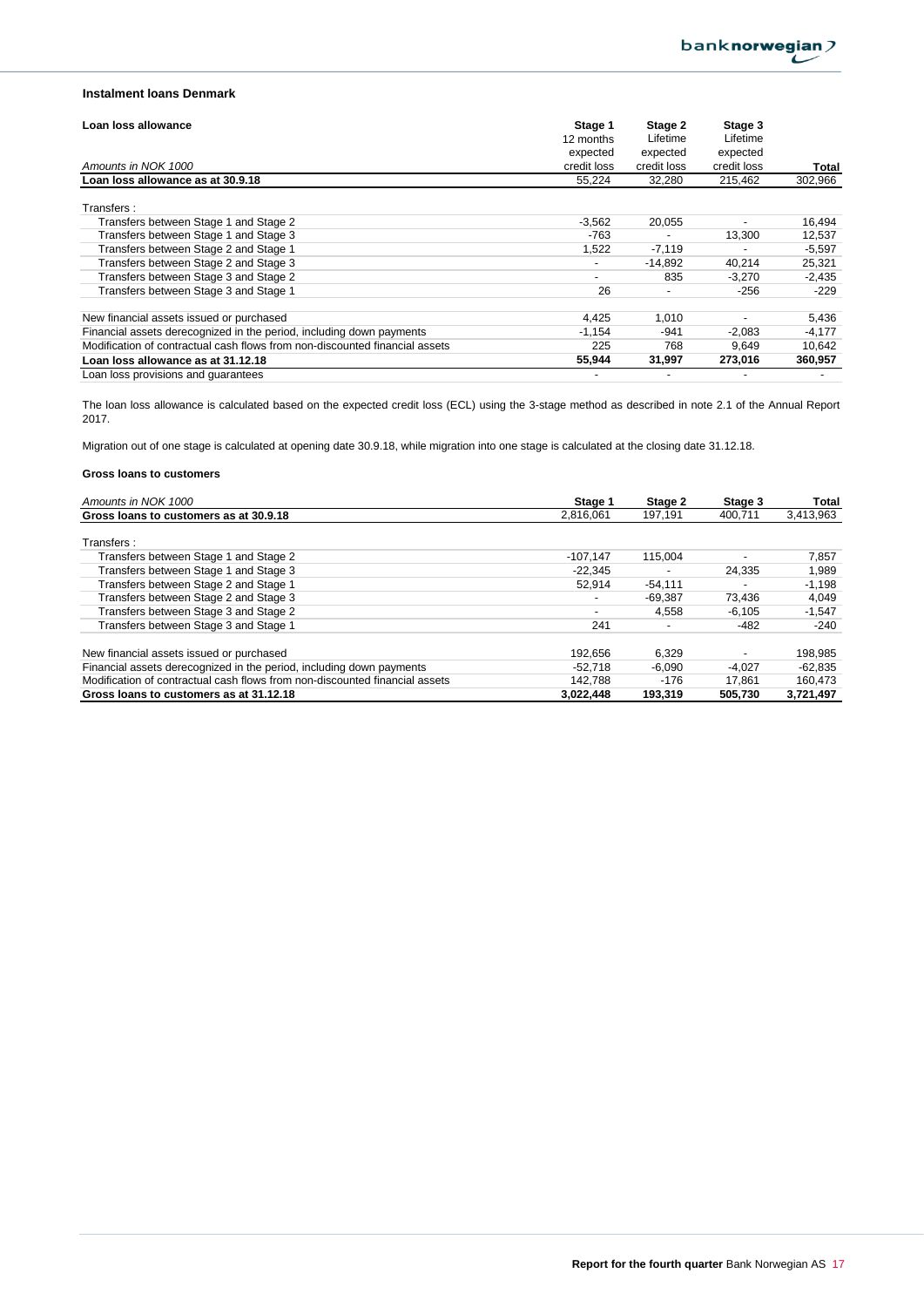## **Credit card loans Denmark**

## **Loan loss allowance**

|                                                                             | Stage 1                  | Stage 2     | Stage 3     |                          |
|-----------------------------------------------------------------------------|--------------------------|-------------|-------------|--------------------------|
|                                                                             | 12 months                | Lifetime    | Lifetime    |                          |
|                                                                             | expected                 | expected    | expected    |                          |
| Amounts in NOK 1000                                                         | credit loss              | credit loss | credit loss | Total                    |
| Loan loss allowance as at 30.9.18                                           | 12.891                   | 12.287      | 62,798      | 87,976                   |
| Transfers:                                                                  |                          |             |             |                          |
| Transfers between Stage 1 and Stage 2                                       | $-230$                   | 2,476       |             | 2,246                    |
| Transfers between Stage 1 and Stage 3                                       | $-37$                    |             | 1,826       | 1,789                    |
| Transfers between Stage 2 and Stage 1                                       | 69                       | $-1,170$    |             | $-1,102$                 |
| Transfers between Stage 2 and Stage 3                                       | $\overline{\phantom{a}}$ | $-1.778$    | 5,351       | 3,573                    |
| Transfers between Stage 3 and Stage 2                                       | $\overline{\phantom{0}}$ | 942         | $-1.415$    | -473                     |
| Transfers between Stage 3 and Stage 1                                       | $\overline{\phantom{0}}$ |             |             | $\overline{\phantom{a}}$ |
| New financial assets issued or purchased                                    | 6.088                    | 178         |             | 6,266                    |
| Financial assets derecognized in the period, including down payments        | $-58$                    | $-143$      | $-184$      | $-385$                   |
| Modification of contractual cash flows from non-discounted financial assets | $-6,329$                 | 638         | 2,827       | $-2,864$                 |
| Loan loss allowance as at 31.12.18                                          | 12,394                   | 13,430      | 71,203      | 97,027                   |
| Loan loss provisions and quarantees                                         |                          |             |             |                          |

The loan loss allowance is calculated based on the expected credit loss (ECL) using the 3-stage method as described in note 2.1 of the Annual Report 2017.

Migration out of one stage is calculated at opening date 30.9.18, while migration into one stage is calculated at the closing date 31.12.18.

| Amounts in NOK 1000                                                         | Stage 1                  | Stage 2   | Stage 3  | Total    |
|-----------------------------------------------------------------------------|--------------------------|-----------|----------|----------|
| Gross loans to customers as at 30.9.18                                      | 524.010                  | 50,858    | 154.468  | 729,335  |
| Transfers:                                                                  |                          |           |          |          |
| Transfers between Stage 1 and Stage 2                                       | $-24,551$                | 28,009    |          | 3,458    |
| Transfers between Stage 1 and Stage 3                                       | $-3.831$                 |           | 4.278    | 447      |
| Transfers between Stage 2 and Stage 1                                       | 13,536                   | $-14.069$ |          | $-534$   |
| Transfers between Stage 2 and Stage 3                                       | $\overline{\phantom{a}}$ | $-11.933$ | 12,735   | 802      |
| Transfers between Stage 3 and Stage 2                                       | $\overline{\phantom{0}}$ | 1.823     | $-3.547$ | $-1,724$ |
| Transfers between Stage 3 and Stage 1                                       | $\overline{\phantom{a}}$ |           |          |          |
| New financial assets issued or purchased                                    | 16.592                   | 596       |          | 17.189   |
| Financial assets derecognized in the period, including down payments        | 262                      | $-307$    | 104      | 58       |
| Modification of contractual cash flows from non-discounted financial assets | 64.538                   | $-1.689$  | 6.886    | 69.735   |
| Gross loans to customers as at 31.12.18                                     | 590.555                  | 53,288    | 174,923  | 818,767  |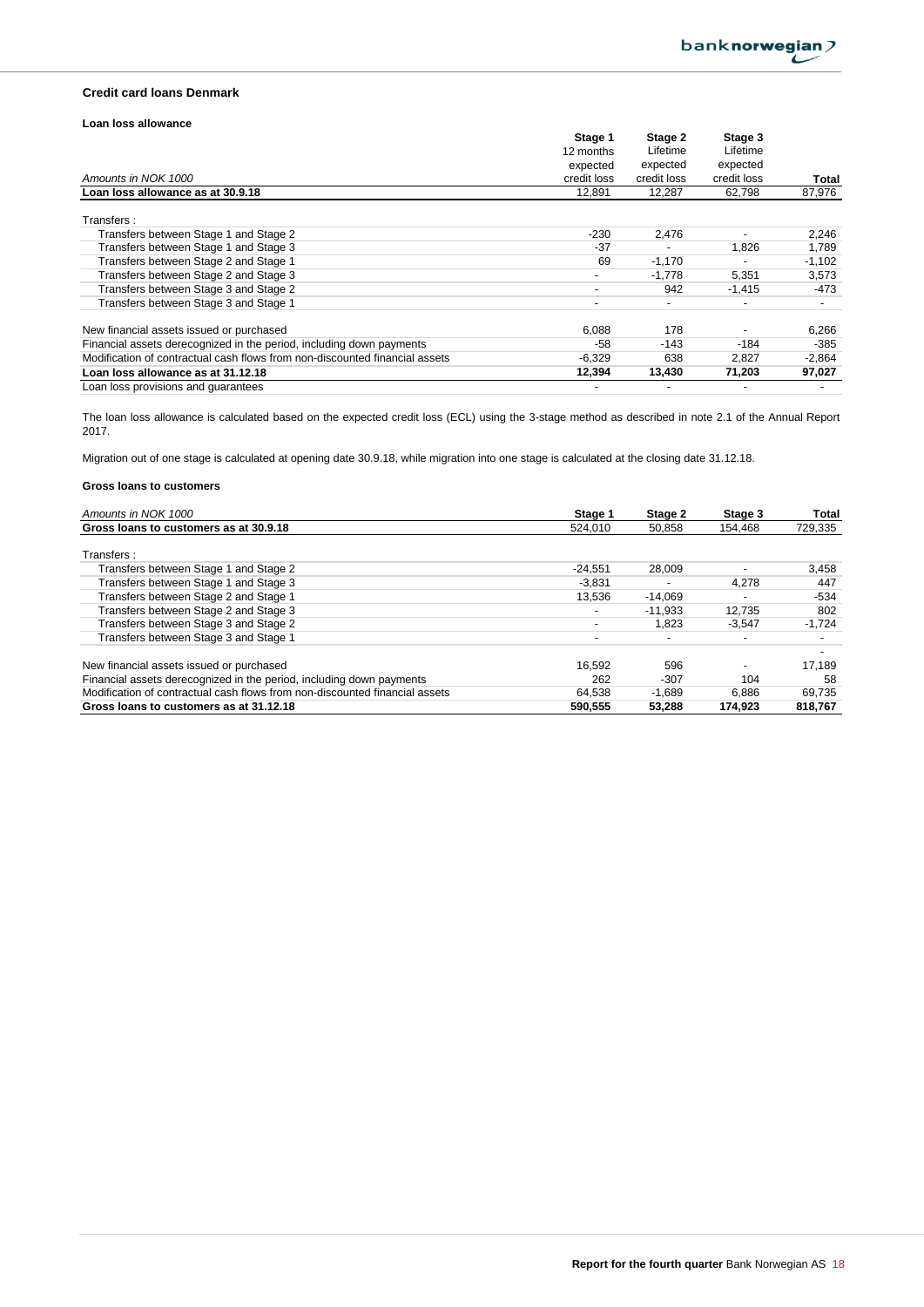## **Instalment loans Finland**

| Loan loss allowance                                                         | Stage 1                  | Stage 2     | Stage 3                  |            |
|-----------------------------------------------------------------------------|--------------------------|-------------|--------------------------|------------|
|                                                                             | 12 months                | Lifetime    | Lifetime                 |            |
|                                                                             | expected                 | expected    | expected                 |            |
| Amounts in NOK 1000                                                         | credit loss              | credit loss | credit loss              | Total      |
| Loan loss allowance as at 30.9.18                                           | 41.396                   | 86.647      | 270.958                  | 399,001    |
| Transfers:                                                                  |                          |             |                          |            |
| Transfers between Stage 1 and Stage 2                                       | $-5,183$                 | 46,050      | $\overline{\phantom{0}}$ | 40,867     |
| Transfers between Stage 1 and Stage 3                                       | $-143$                   |             | 987                      | 844        |
| Transfers between Stage 2 and Stage 1                                       | 6,077                    | $-22,367$   | ٠                        | $-16,290$  |
| Transfers between Stage 2 and Stage 3                                       | $\overline{\phantom{a}}$ | $-13.768$   | 46,660                   | 32,892     |
| Transfers between Stage 3 and Stage 2                                       | $\overline{\phantom{a}}$ | 100         | $-308$                   | $-208$     |
| Transfers between Stage 3 and Stage 1                                       | 9                        |             | $-296$                   | $-287$     |
| New financial assets issued or purchased                                    | 4,697                    | 1,540       |                          | 6,238      |
| Financial assets derecognized in the period, including down payments        | $-1,621$                 | $-22.964$   | $-268.498$               | $-293,084$ |
| Modification of contractual cash flows from non-discounted financial assets | 7,077                    | 9,247       | 109                      | 16,433     |
| Loan loss allowance as at 31.12.18                                          | 52.307                   | 84.485      | 49,613                   | 186,405    |
| Loan loss provisions and quarantees                                         |                          |             |                          |            |

The loan loss allowance is calculated based on the expected credit loss (ECL) using the 3-stage method as described in note 2.1 of the Annual Report 2017.

Migration out of one stage is calculated at opening date 30.9.18, while migration into one stage is calculated at the closing date 31.12.18.

| Amounts in NOK 1000                                                         | Stage 1                  | Stage 2    | Stage 3      | Total        |
|-----------------------------------------------------------------------------|--------------------------|------------|--------------|--------------|
| Gross loans to customers as at 30.9.18                                      | 5,308,334                | 1.157.804  | 1.117.662    | 7,583,801    |
| Transfers:                                                                  |                          |            |              |              |
| Transfers between Stage 1 and Stage 2                                       | $-609.456$               | 662.705    |              | 53,250       |
| Transfers between Stage 1 and Stage 3                                       | $-3.761$                 |            | 4.072        | 310          |
| Transfers between Stage 2 and Stage 1                                       | 386.282                  | $-378,688$ |              | 7,595        |
| Transfers between Stage 2 and Stage 3                                       | $\overline{\phantom{a}}$ | $-178.634$ | 192.556      | 13,922       |
| Transfers between Stage 3 and Stage 2                                       | $\overline{\phantom{a}}$ | 1.219      | $-1.269$     | -51          |
| Transfers between Stage 3 and Stage 1                                       | 836                      |            | $-1.220$     | $-384$       |
| New financial assets issued or purchased                                    | 455.304                  | 28.318     |              | 483,623      |
| Financial assets derecognized in the period, including down payments        | -175.561                 | -175.230   | $-1.107.512$ | $-1,458,303$ |
| Modification of contractual cash flows from non-discounted financial assets | 294.970                  | 19.444     | 450          | 314.864      |
| Gross loans to customers as at 31.12.18                                     | 5.656.949                | 1.136.939  | 204.739      | 6.998.627    |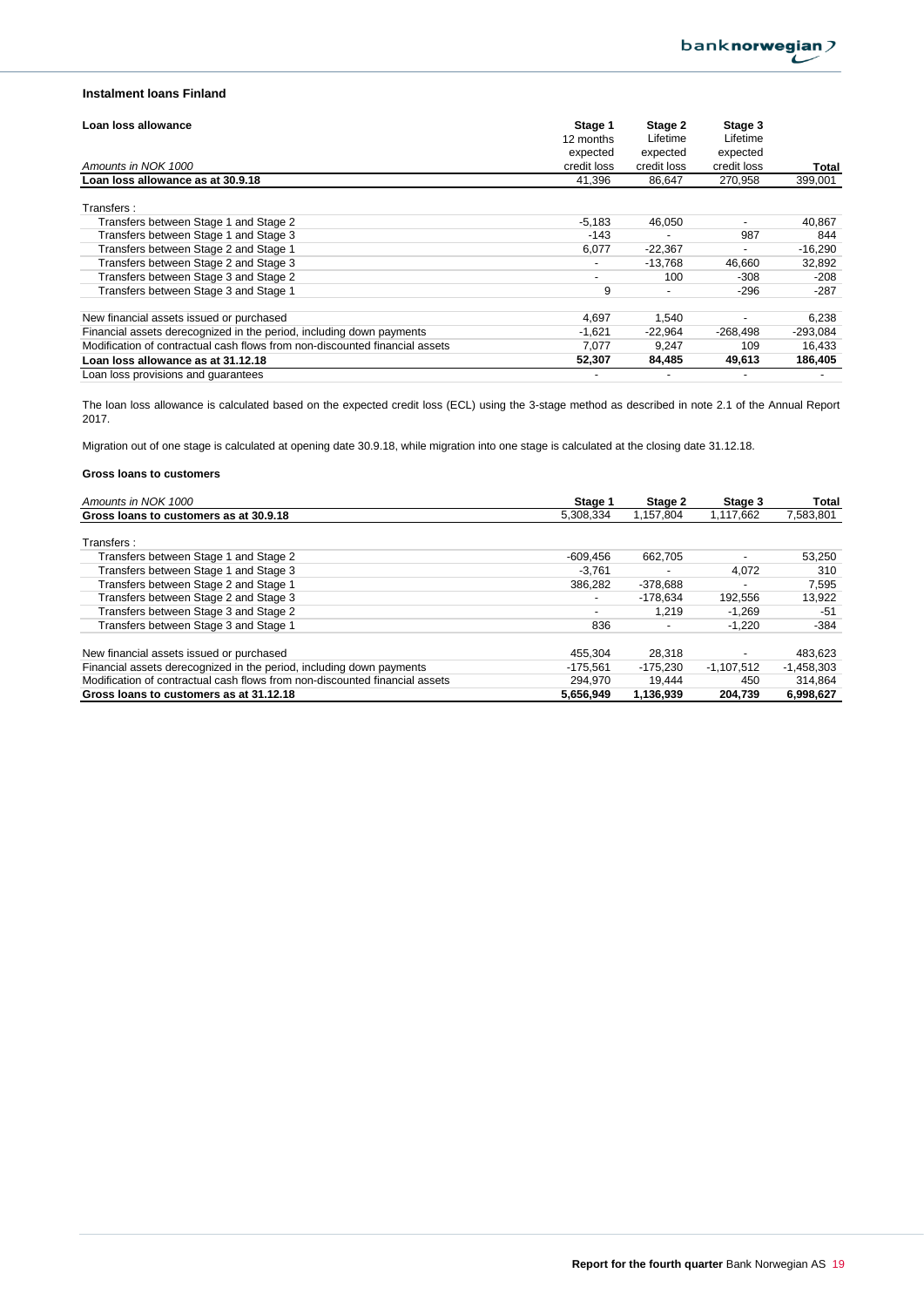## **Credit card loans Finland**

## **Loan loss allowance**

|                                                                             | Stage 1        | Stage 2                  | Stage 3     |           |
|-----------------------------------------------------------------------------|----------------|--------------------------|-------------|-----------|
|                                                                             | 12 months      | Lifetime                 | Lifetime    |           |
|                                                                             | expected       | expected                 | expected    |           |
| Amounts in NOK 1000                                                         | credit loss    | credit loss              | credit loss | Total     |
| Loan loss allowance as at 30.9.18                                           | 17,366         | 45.992                   | 46,409      | 109,768   |
| Transfers:                                                                  |                |                          |             |           |
| Transfers between Stage 1 and Stage 2                                       | $-1,727$       | 9,686                    |             | 7,960     |
| Transfers between Stage 1 and Stage 3                                       | $-14$          |                          | 18          | 3         |
| Transfers between Stage 2 and Stage 1                                       | 2.779          | $-16,616$                |             | $-13,837$ |
| Transfers between Stage 2 and Stage 3                                       | $\blacksquare$ | $-1,221$                 | 2,875       | 1,654     |
| Transfers between Stage 3 and Stage 2                                       |                | 23                       | $-215$      | $-192$    |
| Transfers between Stage 3 and Stage 1                                       | 4              | $\overline{\phantom{a}}$ | $-127$      | -123      |
| New financial assets issued or purchased                                    | 1,414          | 1.319                    |             | 2,733     |
| Financial assets derecognized in the period, including down payments        | $-110$         | $-4,331$                 | -45.986     | $-50,426$ |
| Modification of contractual cash flows from non-discounted financial assets | $-6,353$       | $-4,226$                 | -5          | $-10,584$ |
| Loan loss allowance as at 31.12.18                                          | 13,360         | 30,627                   | 2,968       | 46,955    |
| Loan loss provisions and quarantees                                         |                |                          |             |           |

The loan loss allowance is calculated based on the expected credit loss (ECL) using the 3-stage method as described in note 2.1 of the Annual Report 2017.

Migration out of one stage is calculated at opening date 30.9.18, while migration into one stage is calculated at the closing date 31.12.18.

| Amounts in NOK 1000                                                         | Stage 1                  | Stage 2    | Stage 3                  | Total      |
|-----------------------------------------------------------------------------|--------------------------|------------|--------------------------|------------|
| Gross loans to customers as at 30.9.18                                      | 906.594                  | 634.565    | 192.461                  | 1,733,620  |
|                                                                             |                          |            |                          |            |
| Transfers:                                                                  |                          |            |                          |            |
| Transfers between Stage 1 and Stage 2                                       | $-119.134$               | 150.121    | $\overline{\phantom{0}}$ | 30,987     |
| Transfers between Stage 1 and Stage 3                                       | -67                      |            | 72                       | 5          |
| Transfers between Stage 2 and Stage 1                                       | 254.773                  | $-251,141$ |                          | 3,633      |
| Transfers between Stage 2 and Stage 3                                       | $\overline{\phantom{0}}$ | $-11.060$  | 11,863                   | 803        |
| Transfers between Stage 3 and Stage 2                                       | $\overline{\phantom{a}}$ |            | $-888$                   | -888       |
| Transfers between Stage 3 and Stage 1                                       | $\overline{\phantom{0}}$ |            | $-525$                   | $-525$     |
| New financial assets issued or purchased                                    | 53.023                   | 13.049     |                          | 66.072     |
|                                                                             |                          |            |                          |            |
| Financial assets derecognized in the period                                 | -811                     | $-48.251$  | $-190.608$               | $-239.671$ |
| Modification of contractual cash flows from non-discounted financial assets | 164.067                  | 18,895     | -23                      | 182,939    |
| Gross loans to customers as at 31.12.18                                     | 1,258,444                | 506.179    | 12.353                   | 1,776,976  |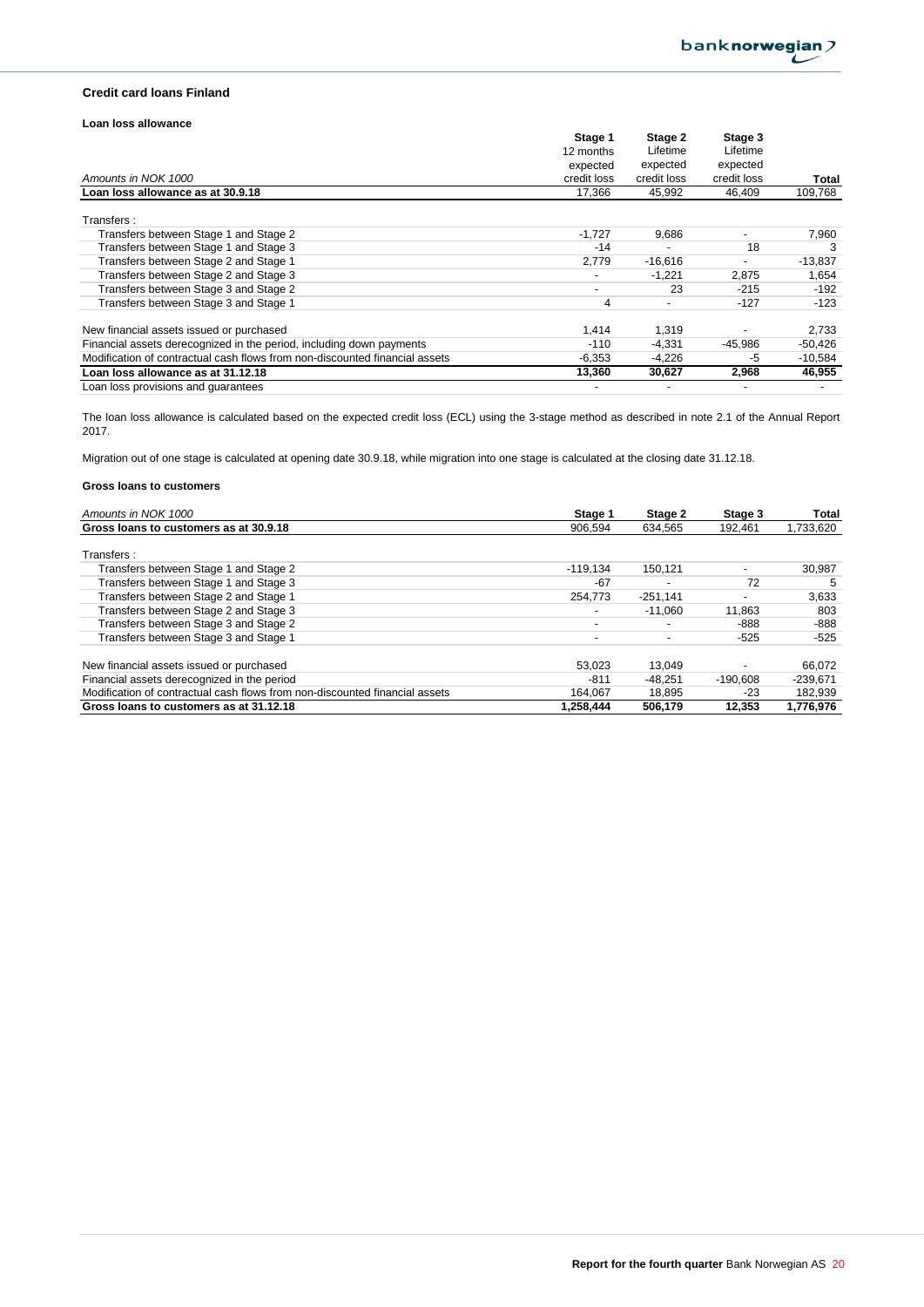## **Note 6. Loan loss provisions and guarantees**

The bank has no guarantees as of 31.12.18.

| 2018<br>Amounts in NOK 1000                                                                                     | 2017     |
|-----------------------------------------------------------------------------------------------------------------|----------|
| Realized losses in the period<br>33.426                                                                         | 16.325   |
| Individual write-downs on loans including gains/losses from sale of NPL portfolios*<br>$\overline{\phantom{a}}$ | 172,838  |
| Write-downs - lifetime expected credit loss (stage 3)<br>816.569                                                |          |
| Net individual write-downs on loans<br>849.995                                                                  | 189,163  |
| The period's change in write-downs on groups of loans including gains/losses from sale of NPL portfolios        | 547.897  |
| Write-downs - 12 months expected credit loss (stage 1)<br>27,630                                                |          |
| Write-downs - lifetime expected credit loss (stage 2)<br>98,632                                                 |          |
| Adjustments for sold NPL portfolios<br>-42.918                                                                  | 68.719   |
| Collection expenses related to sold NPL portfolios<br>-8.456                                                    | $-4.048$ |
| Write-downs on loans<br>1.027.631                                                                               | 672,388  |

\*NPL portfolios: Non-performing loan portfolios

## **Note 7. Gross loans to customers by geographical region**

| Amounts in NOK 1000      | 2018       | 2017       |
|--------------------------|------------|------------|
| Østlandet                | 10,044,527 | 8,905,323  |
| Vestlandet               | 4,772,664  | 4,265,918  |
| Nord-Norge               | 1,981,321  | 1,820,883  |
| Trøndelag                | 1,391,400  | 1,237,676  |
| Sørlandet                | 818,461    | 749,306    |
| Not classified           | 58,726     | 59,785     |
| <b>Total Norway</b>      | 19,067,100 | 17,038,890 |
| Svealand                 | 3,457,190  | 2,863,260  |
|                          |            |            |
| Götaland                 | 2,968,416  | 2,429,467  |
| Norrland                 | 664,286    | 567,585    |
| Not classified           | 194        | 38,614     |
| <b>Total Sweden</b>      | 7,090,086  | 5,898,925  |
|                          |            |            |
| Hovedstaden              | 1,668,901  | 1,227,797  |
| Sjælland                 | 941,055    | 699,903    |
| Syddanmark               | 847,495    | 625,437    |
| Midtjylland              | 740,551    | 546,088    |
| Nordjylland              | 337,782    | 243,884    |
| Not classified           | 4,481      | 2,428      |
| <b>Total Denmark</b>     | 4,540,264  | 3,345,537  |
| Södra Finland            | 6,051,868  | 5,011,778  |
| Mellersta Finland        | 1,011,881  | 561,740    |
|                          |            |            |
| Västra Finland           | 969,323    | 788,531    |
| Norra Finland            | 375,925    | 320,244    |
| Östra Finland            | 317,574    | 566,822    |
| Not classified           | 49,032     | 59,237     |
| <b>Total Finland</b>     | 8,775,603  | 7,308,352  |
| Gross loans to customers | 39,473,053 | 33,591,704 |

## **Note 8. Liquidity risk**

The liquidity risk is the risk that the bank is not capable of covering all its financial obligations as they fall due. The liquidity risk is evaluated as low at the time of this report, since a large portion of the bank's assets consists of easily transferable securities. The asset side is financed by core deposits from the retail market, debt securities and subordinated capital. The bank manages its liquidity position by short-term cash flow forecasts and liquidity due date summaries. The bank has an unused overdraft facility of NOK 100 million.

The Liquidity Coverage Ratio (LCR) is defined as the bank's liquid assets relative to net liquidity output 30 days forward in time in any given stress situation. At 31.12.18 the liquidity reserve (LCR) on total level for the bank was 210% (compared to 204% per 31.12.17). The bank has significant positions in Norwegian, Swedish and Danish kroner in addition to Euro. At 31.12.18 the LCR was 236% in Norwegian kroner (compared to 269% per 31.12.2017), 194% in Swedish kroner (compared to 144% per 31.12.2017), 158% Danish kroner (compared to 144% per 31.12.2017) and 228% in Euro (compared to 148% per 31.12.2017). The legal requirement for liquidity reserve at total level and for significant currencies is 100% at 31.12.18, except for Norwegian kroner where the legal requirement is 50%.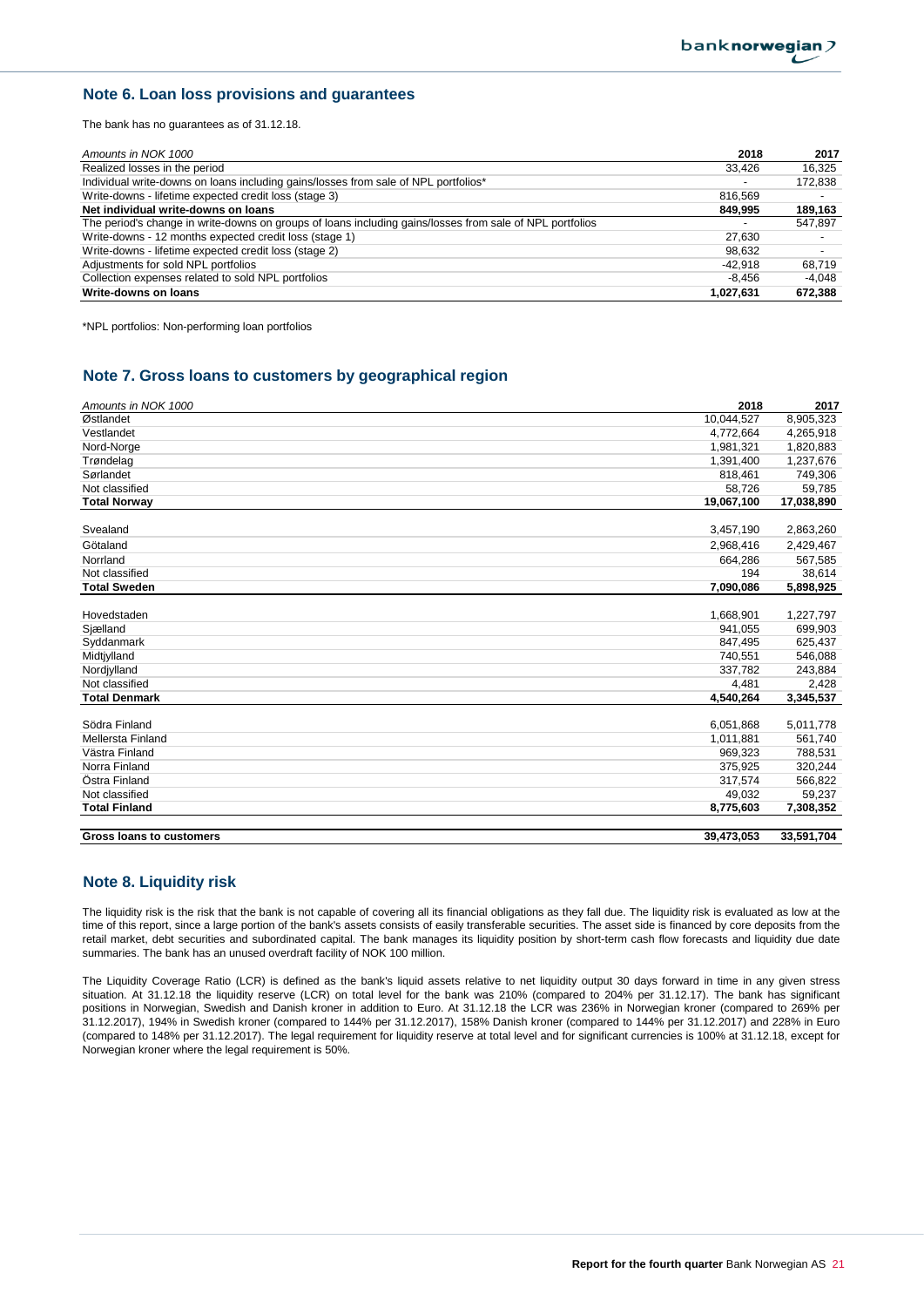# **Note 9. Loans and deposits with credit institutions and central banks**

| Amounts in NOK 1000                                                                                    | 2018      | 2017      |
|--------------------------------------------------------------------------------------------------------|-----------|-----------|
| Loans and deposits with credit institutions and central banks without agreed maturity or notice period | 1,567,158 | 1,404,828 |
| Loans and deposits with credit institutions and central banks                                          | 1,567,158 | 1,404,828 |
| <b>Specification of currencies</b>                                                                     |           |           |
| Amounts in NOK 1000                                                                                    | 2018      | 2017      |
| <b>NOK</b>                                                                                             | 618.568   | 620,507   |
| <b>SEK</b>                                                                                             | 353.606   | 444,840   |
| <b>DKK</b>                                                                                             | 184.808   | 197.700   |
| <b>EUR</b>                                                                                             | 410.177   | 141,782   |
| Loans and deposits with credit institutions and central banks                                          | 1,567,158 | 1,404,828 |
| Average interest rate                                                                                  | $0.25 \%$ | $0.22 \%$ |

Average interest rate is calculated as interest amount in percentage of average volume for the current period.

# **Note 10. Net interest income**

| Amounts in NOK 1000                                                 | 2018      | 2017      |
|---------------------------------------------------------------------|-----------|-----------|
| Interest income from cash and deposits with the central bank        | 389       | 304       |
| Interest income from loans to and deposits with credit institutions | 3.705     | 2,660     |
| Interest income from instalment loans                               | 3,631,860 | 3,102,438 |
| Interest income from overdraft accounts                             |           | 79        |
| Interest income from credit card loans                              | 1,270,474 | 953,029   |
| Interest income from sales financing                                | 2,072     | 4,571     |
|                                                                     |           |           |
| Interest income, amortised cost                                     | 4,908,500 | 4,063,081 |
| Interest and other income from certificates and bonds               | 100.717   | 91,939    |
| Other interest and other interest related income                    | 3,586     | 3,183     |
| Other interest income                                               | 104,303   | 95,122    |
| Interest expense from deposits from credit institutions             | 1,434     | 135       |
| Interest expense from deposits from customers                       | 523,598   | 433,959   |
| Interest expense on debt securities issued                          | 30.404    | 34,346    |
| Interest expense on subordinated loan                               | 24,134    | 15,530    |
| Other interest and other interest related expenses                  | 26,985    | 18,241    |
| Interest expenses                                                   | 606,554   | 502,211   |
| Net interest income                                                 | 4,406,248 | 3,655,992 |

## **Note 11. Net other operating income**

| Amounts in NOK 1000                                 | 2018    | 2017    |
|-----------------------------------------------------|---------|---------|
| Payment services                                    | 345.095 | 264.887 |
| Insurance services                                  | 64.858  | 50.633  |
| Other fees and commission and bank services income  | 53.598  | 47.589  |
| Total commission and bank services income           | 463.551 | 363.109 |
| Payment services                                    | 147.595 | 110.223 |
| Insurance services                                  | 55.689  | 41.369  |
| Other fees and commission and bank services expense | 26.368  | 22.249  |
| Total commission and bank services expenses         | 229.652 | 173,841 |

## **Note 12. Net change in value on securities and currency**

| Amounts in NOK 1000                       | 2018      | 2017       |
|-------------------------------------------|-----------|------------|
| Net change on certificates and bonds      | $-51.315$ | $-17.251$  |
| Net change on FX-forwards                 | 41.273    | $-140.821$ |
| Net currency effects                      | 19.534    | 165,530    |
| Net change on shares and other securities | 3,326     |            |
| Total change on financial instruments     | 12.818    | 7.458      |

## **Note 13. General administrative expenses**

| Amounts in NOK 1000                   | 2018      | 2017    |
|---------------------------------------|-----------|---------|
| Sales and marketing                   | 837.929   | 707.762 |
| IT operations                         | 75.579    | 81.940  |
| External services fees                | 76.640    | 51.995  |
| Other administrative expenses         | 45.762    | 41.568  |
| Total general administrative expenses | 1.035.911 | 883.265 |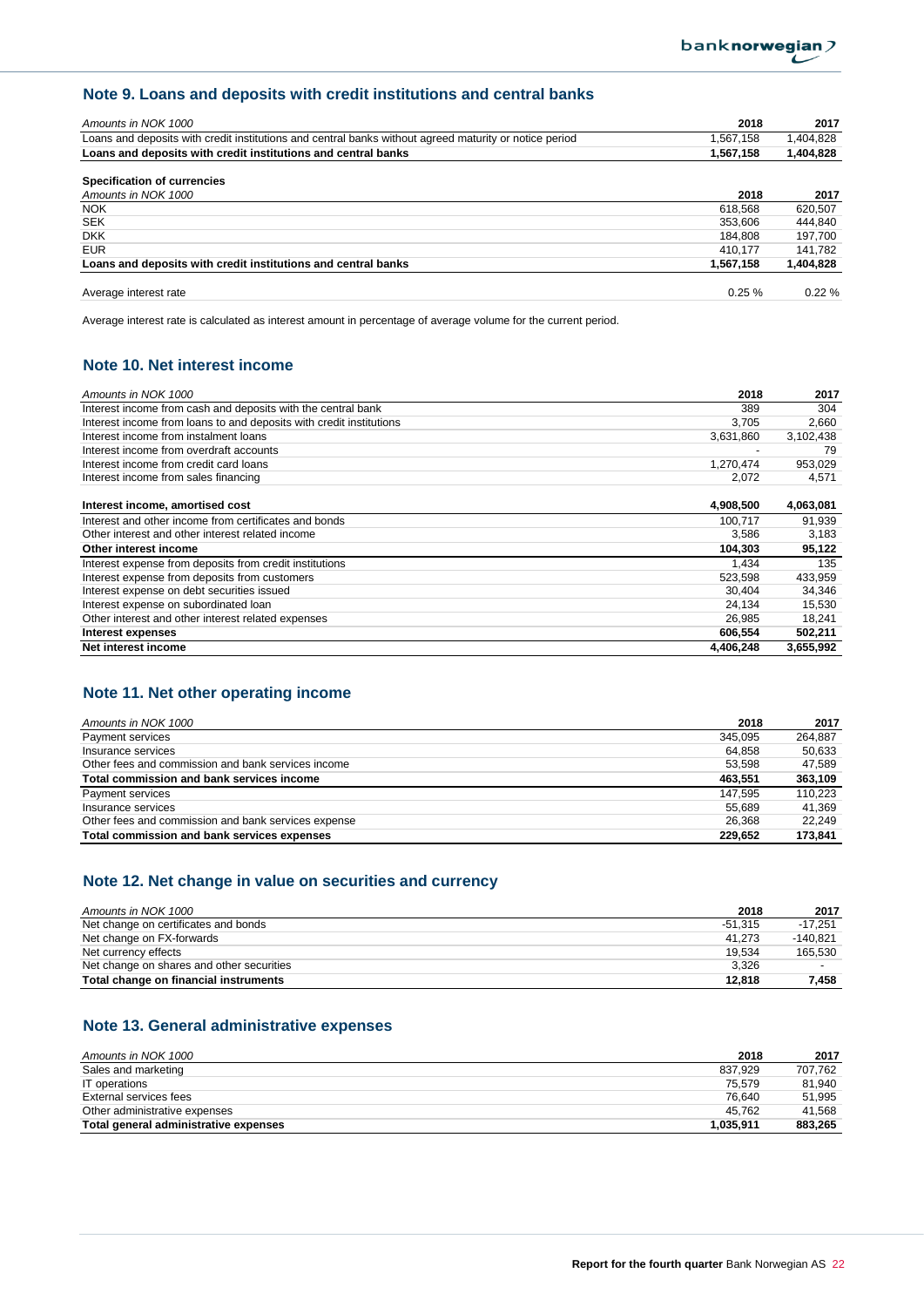## **Note 14. Other operating expenses**

| Amounts in NOK 1000                        | 2018   | 2017   |
|--------------------------------------------|--------|--------|
| Credit information                         | 35.483 | 28.190 |
| Auditor                                    | 1.725  | 2,234  |
| Rental of premises                         | 2.304  | 2.309  |
| Insurance                                  | 481    | 517    |
| Machinery, fixtures and transport vehicles | 762    | 528    |
| Other operating expenses                   | 8.990  | 9.694  |
| Total other operating expenses             | 49.744 | 43.472 |

## **Note 15. Financial instruments at fair value**

Financial instruments at fair value is measured at different levels.

#### **Level 1 Valuation based on quoted prices in an active market**

Financial instruments in level 1 are determined based on quoted prices in active markets for identical financial instruments available on the balance sheet date.

#### **Level 2 Valuation based on observable market data**

Financial instruments in level 2 are determined based on inputs other than quoted prices, but where prices are observable either directly or indirectly. These include quoted prices in markets that are not active.

#### **Level 3 Valuation based on non-observable market data**

When valuation can not be determined in level 1 or 2, valuation methods based on non-observable market data are used.

#### **Financial instruments at fair value**

|                                           | 2018                     |                          |         |            |
|-------------------------------------------|--------------------------|--------------------------|---------|------------|
| Amounts in NOK 1000                       | Level 1                  | Level 2                  | Level 3 | Total      |
| Certificates and bonds                    |                          | 10.602.597               |         | 10.602.597 |
| <b>Financial derivatives</b>              | $\overline{\phantom{0}}$ | 12.773                   |         | 12.773     |
| Shares and other securities               | -                        | $\overline{\phantom{a}}$ | 36.691  | 36.691     |
| Total financial assets at fair value      | ٠                        | 10.615.371               | 36.691  | 10,652,062 |
| Financial derivatives                     |                          | 120.497                  |         | 120.497    |
| Total financial liabilities at fair value | ۰                        | 120.497                  | ۰       | 120.497    |

|                                           | 2017                     |           |                |           |
|-------------------------------------------|--------------------------|-----------|----------------|-----------|
| Amounts in NOK 1000                       | Level 1                  | Level 2   | Level 3        | Total     |
| Certificates and bonds                    |                          | 8,859,834 |                | 8,859,834 |
| <b>Financial derivatives</b>              |                          | 1.935     |                | 1.935     |
| Shares and other securities               |                          |           | 443            | 443       |
| Financial assets available for sale       | $\overline{\phantom{0}}$ |           | 32.922         | 32.922    |
| Total financial assets at fair value      | $\blacksquare$           | 8.861.770 | 33.365         | 8,895,135 |
| <b>Financial derivatives</b>              |                          | 52.246    |                | 52.246    |
| Total financial liabilities at fair value |                          | 52.246    | $\blacksquare$ | 52.246    |

| Change in instruments classified at level 3 | 2018          |                  |        |  |
|---------------------------------------------|---------------|------------------|--------|--|
|                                             |               | <b>Financial</b> |        |  |
|                                             | <b>Shares</b> | assets           |        |  |
|                                             | and other     | available        |        |  |
| Amounts in NOK 1000                         | securities    | for sale         | Total  |  |
| Value 31.12.17                              | 443           | 32.922           | 33.365 |  |
| Reclassification IFRS 9                     | 32.922        | $-32.922$        |        |  |
| Net gain / loss on financial instruments    | 3.326         |                  | 3.326  |  |
| Value 31.12.18                              | 36,691        | ۰                | 36.691 |  |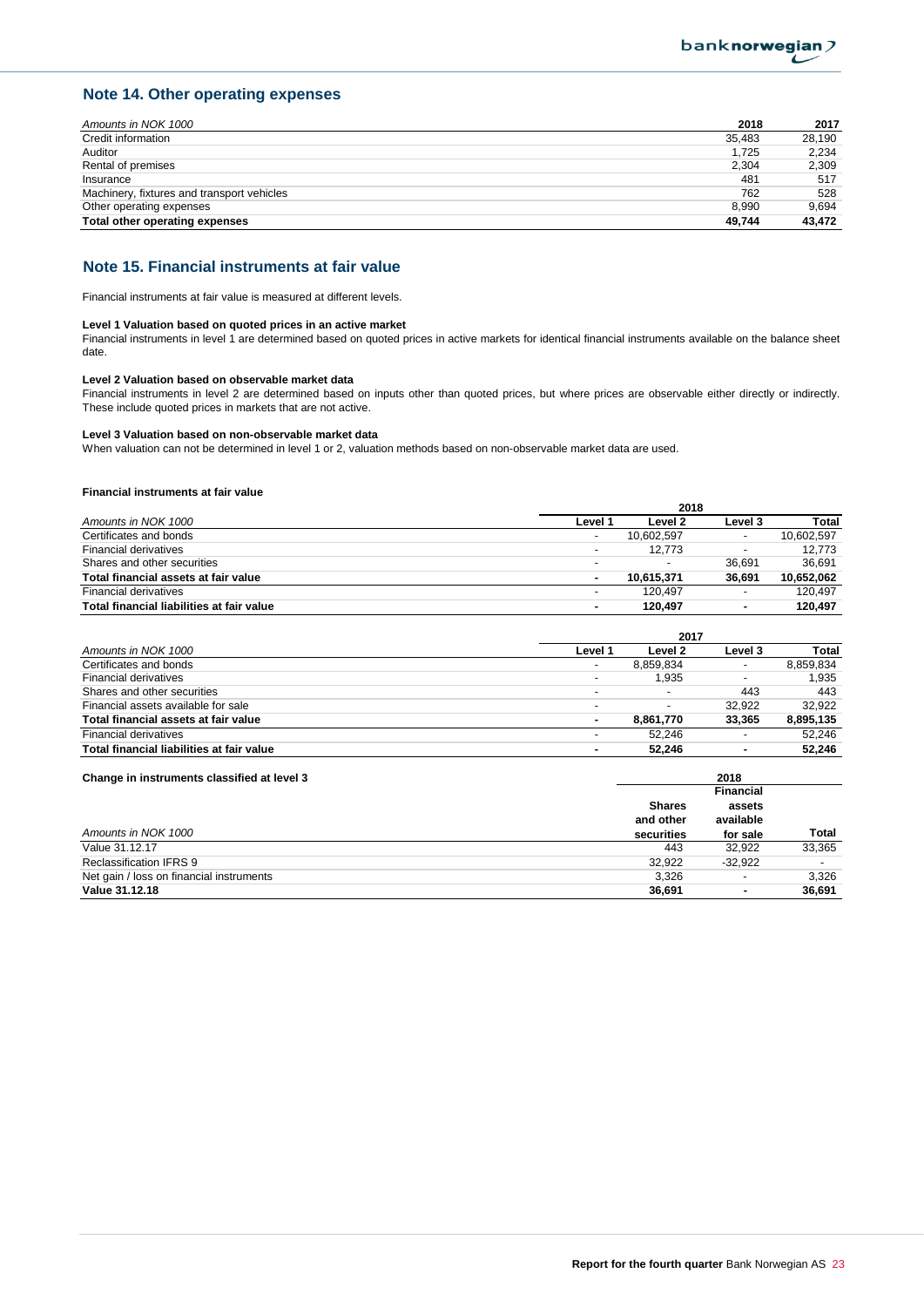

|                                          |                          | 2017      |        |
|------------------------------------------|--------------------------|-----------|--------|
|                                          |                          | Financial |        |
|                                          | <b>Shares</b>            | assets    |        |
|                                          | and other                | available |        |
| Amounts in NOK 1000                      | securities               | for sale  | Total  |
| Value 31.12.16                           | 443                      | 24.745    | 25,188 |
| Net gain / loss on financial instruments | $\overline{\phantom{a}}$ | 8.176     | 8.176  |
| Value 31.12.17                           | 443                      | 32.922    | 33,365 |

*Ownership in VN Norge AS*

Ownership in VN Norge AS, formerly known as Visa Norge FLI is considered to be a financial asset and is classified as *Shares and other securities* . The fair value of the asset is estimated at NOK 36.2 million as of January 31, 2018. The calculation is based on input from VN Norge AS.

*Shares in BankID Norge AS*

Bank Norwegian AS was awarded 280 shares in BankID Norge AS based on the bank's share in the participation in BankID Association August 12, 2014. Value of shares are estimated at the going rate at the time granted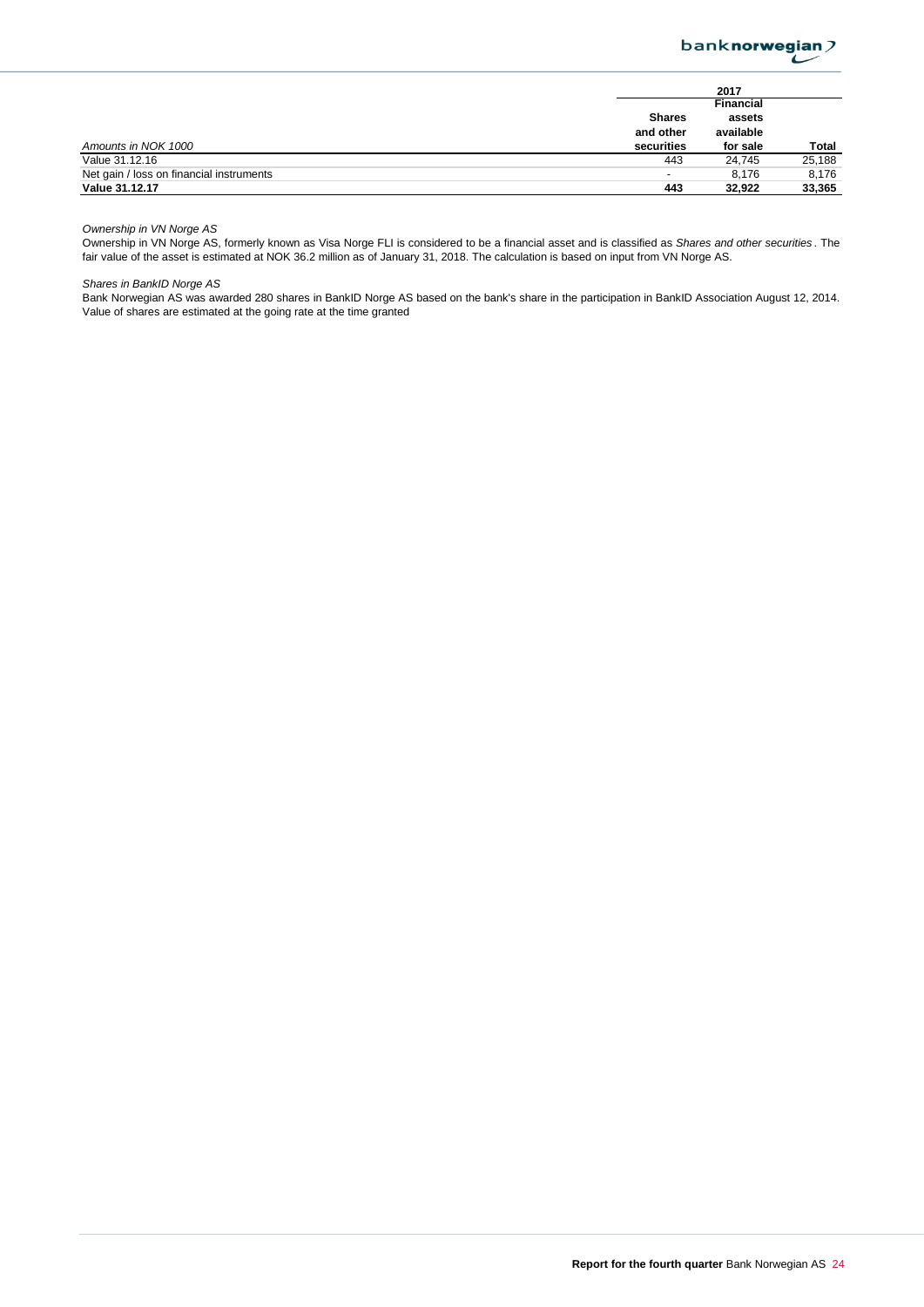## **Note 16. Fair value of financial instruments at amortized cost**

Financial instruments at amortized cost are valued at originally determined cash flows, adjusted for any impairment losses. Amortized cost will not always give values that match the market's assessment of the same instruments. This may be due to different perceptions of market conditions, risk and return requirements.

*Loans and deposits with central banks and credit institutions and deposits from customers* Fair value is estimated to conform with amortized cost.

*Loans to customers*

Loans to customers are exposed to market competition. This means that the potential added value of the loan portfolio will not be maintained over time. Further, provisions for loan losses are provided for on an ongoing basis. The fair value of loans to customers is therefore considered to conform to the amortized cost.

#### *Debt securities issued and subordinated loan*

The fair value of debt securities issued and subordinated loan are based on observable market data where available.

#### **Fair value of financial instruments at amortized cost**

|                                             | 2018       |                   | 2017       |                   |
|---------------------------------------------|------------|-------------------|------------|-------------------|
| Amounts in NOK 1000                         | Book value | <b>Fair value</b> | Book value | <b>Fair value</b> |
| Cash and deposits with the central bank     | 67.959     | 67.959            | 65.976     | 65.976            |
| Loans and deposits with credit institutions | 1,499,199  | 1,499,199         | 1,338,852  | 1,338,852         |
| Loans to customers                          | 37,797,618 | 37,797,618        | 32,479,570 | 32,479,570        |
| <b>Total financial assets</b>               | 39,364,776 | 39,364,776        | 33,884,398 | 33,884,398        |
| Deposits from customers                     | 39,091,791 | 39.091.791        | 33.682.275 | 33.682.275        |
| Debt securities issued                      | 2,018,724  | 2,130,289         | 2,242,423  | 2,301,855         |
| Subordinated Ioan                           | 836.205    | 896.129           | 474.614    | 478.360           |
| <b>Total financial liabilities</b>          | 41.946.721 | 42,118,209        | 36,399,313 | 36,462,490        |

#### **Level 1 Valuation based on quoted prices in an active market**

Financial instruments in level 1 are determined based on quoted prices in active markets for identical financial instruments available on the balance sheet date.

#### **Level 2 Valuation based on observable market data**

Financial instruments in level 2 are determined based on inputs other than quoted prices, but where prices are observable either directly or indirectly. These include quoted prices in markets that are not active.

#### **Level 3 Valuation based on observable market data**

When valuation can not be determined in level 1 or 2, valuation methods based on non-observable market data are used.

|                                             | 2018                     |                          |                          |            |
|---------------------------------------------|--------------------------|--------------------------|--------------------------|------------|
| Amounts in NOK 1000                         | Level 1                  | Level 2                  | Level 3                  | Total      |
| Cash and deposits with the central bank     | 67.959                   |                          |                          | 67.959     |
| Loans and deposits with credit institutions | 1.499.199                |                          | $\overline{\phantom{0}}$ | 1,499,199  |
| Loans to customers                          | $\overline{\phantom{a}}$ | $\overline{\phantom{0}}$ | 37.797.618               | 37,797,618 |
| <b>Total financial assets</b>               | 1.567.158                |                          | 37,797,618               | 39,364,776 |
| Deposits from customers                     | 39,091,791               |                          | $\overline{\phantom{0}}$ | 39,091,791 |
| Debt securities issued                      | 2,018,724                |                          | $\overline{\phantom{0}}$ | 2,018,724  |
| Subordinated Ioan                           | 836.205                  |                          |                          | 836.205    |
| <b>Total financial liabilities</b>          | 41.946.720               |                          |                          | 41.946.720 |

|                                             | 2017                     |         |                          |            |
|---------------------------------------------|--------------------------|---------|--------------------------|------------|
| Amounts in NOK 1000                         | Level 1                  | Level 2 | Level 3                  | Total      |
| Cash and deposits with the central bank     | 65.976                   |         |                          | 65.976     |
| Loans and deposits with credit institutions | 1,338,852                |         |                          | 1.338.852  |
| Loans to customers                          | $\overline{\phantom{a}}$ |         | 32.479.570               | 32.479.570 |
| <b>Total financial assets</b>               | 1.404.828                |         | 32.479.570               | 33,884,398 |
| Deposits from customers                     | 33,682,275               |         |                          | 33.682.275 |
| Debt securities issued                      | 2.242.423                |         | $\overline{\phantom{0}}$ | 2.242.423  |
| Subordinated Ioan                           | 474.614                  |         |                          | 474.614    |
| <b>Total financial liabilities</b>          | 36.399.313               |         |                          | 36,399,313 |

#### **Change in instruments classified at level 3**

|                         | 2018       |            |
|-------------------------|------------|------------|
|                         | Loans to   |            |
| Amounts in NOK 1000     | customers  | Total      |
| Value 31.12.17          | 32.479.570 | 32,479,570 |
| Reclassification IFRS 9 | 72.758     | 72.758     |
| Additions               | 5.245.290  | 5.245.290  |
| Value 31.12.18          | 37,797,618 | 37,797,618 |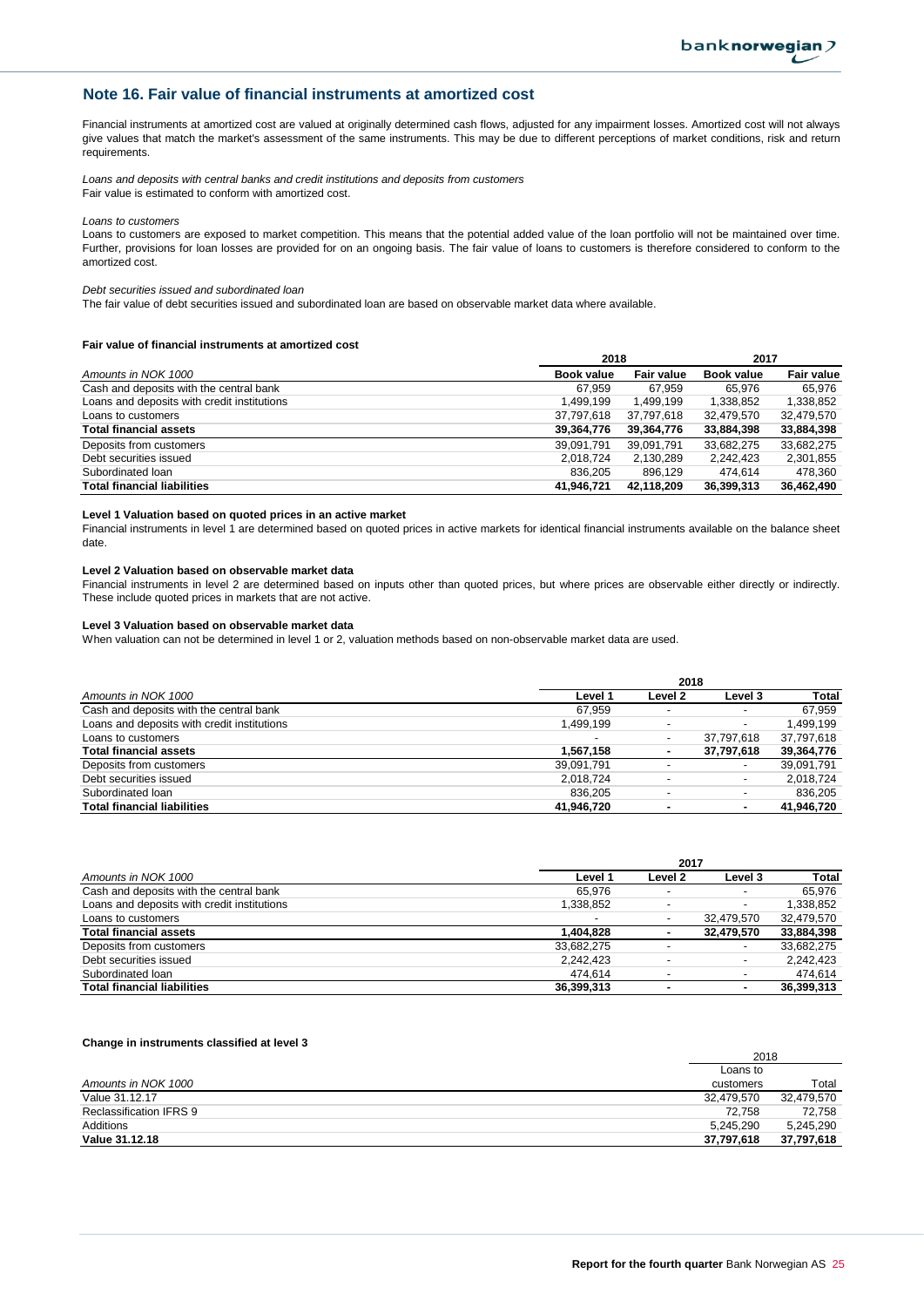# **Note 17. Debt securities issued and subordinated loan**

| Debt securities issued                      |                       |                                     |                                   |                      |                                   |
|---------------------------------------------|-----------------------|-------------------------------------|-----------------------------------|----------------------|-----------------------------------|
| Amounts in NOK 1000<br>Bonds, nominal value |                       |                                     |                                   | 2018<br>2,016,090    | 2017<br>2,239,800                 |
| Value adjustments and currency effects      |                       |                                     |                                   | $-1,207$             | $-1,580$                          |
| <b>Accrued interest</b>                     |                       |                                     |                                   | 3,841                | 4,203                             |
| <b>Total debt securities issued</b>         |                       |                                     |                                   | 2,018,724            | 2,242,423                         |
|                                             |                       |                                     |                                   |                      |                                   |
|                                             |                       |                                     |                                   | Other                |                                   |
|                                             |                       |                                     |                                   | changes and          |                                   |
| Change in debt securities issued            | <b>Balance</b>        |                                     | Overdue /                         |                      |                                   |
| Amounts in NOK 1000                         |                       | <b>Issued</b>                       |                                   | currency             | <b>Balance</b>                    |
| Bonds, nominal value                        | 31.12.18<br>2.016.090 | 388,040                             | redeemed<br>$-597.000$            | effects<br>$-14.750$ | 31.12.17<br>2,239,800             |
|                                             |                       |                                     |                                   |                      |                                   |
| Value adjustments and currency effects      | $-1.207$              |                                     |                                   | 373                  | $-1.580$                          |
| Accrued interest                            | 3.841                 |                                     |                                   | $-362$               | 4,203                             |
| <b>Total debt securities issued</b>         | 2,018,724             | 388,040                             | $-597,000$                        | $-14,739$            | 2,242,423                         |
|                                             |                       |                                     |                                   | Other                |                                   |
|                                             |                       |                                     |                                   |                      |                                   |
|                                             |                       |                                     |                                   | changes and          |                                   |
|                                             | <b>Balance</b>        |                                     | Overdue /                         | currency             | <b>Balance</b>                    |
| Amounts in NOK 1000                         | 31.12.17              | Issued                              | redeemed                          | effects              | 31.12.16                          |
| Bonds, nominal value                        | 2,239,800             | 1,299,320                           | $-880,000$                        | 480                  | 1,820,000                         |
| Value adjustments and currency effects      | $-1,580$              | $\overline{\phantom{a}}$            | $\overline{\phantom{a}}$          | $-1,839$             | 259                               |
| Accrued interest                            | 4,203                 |                                     |                                   | 489                  | 3,714                             |
| <b>Total debt securities issued</b>         | 2,242,423             | 1,299,320                           | $-880,000$                        | $-870$               | 1,823,973                         |
|                                             |                       |                                     |                                   | Other                |                                   |
|                                             |                       |                                     |                                   |                      |                                   |
| Change in subordinated loan                 | <b>Balance</b>        |                                     | Overdue /                         | changes and          | <b>Balance</b>                    |
|                                             | 31.12.18              |                                     |                                   | currency             |                                   |
| Amounts in NOK 1000                         |                       | <b>Issued</b>                       | redeemed                          | effects              | 31.12.17                          |
| Subordinated Ioan, nominal value            | 833,555<br>$-2.230$   | 533,555<br>$\overline{\phantom{a}}$ | $-175,000$                        | $-1.018$             | 475,000<br>$-1,212$               |
| Value adjustments<br>Accrued interest       | 4,881                 |                                     |                                   | 4,055                | 826                               |
|                                             |                       |                                     |                                   |                      |                                   |
| <b>Total subordinated loan</b>              | 836,206               | 533,555                             | $-175,000$                        | 3,037                | 474,614                           |
|                                             |                       |                                     |                                   |                      |                                   |
|                                             |                       |                                     |                                   | Other                |                                   |
|                                             |                       |                                     |                                   | changes and          |                                   |
| 1.1.1.1.1.1.1.1.1.1.1.0.0.0                 | <b>Balance</b><br>. - |                                     | Overdue /<br>and the state of the | currency             | <b>Balance</b><br><b>04.40.40</b> |

|                                  | <b>Balance</b> |                          | Overdue  | currency                 | <b>Balance</b> |
|----------------------------------|----------------|--------------------------|----------|--------------------------|----------------|
| Amounts in NOK 1000              | 31.12.17       | Issued                   | redeemed | effects                  | 31.12.16       |
| Subordinated Ioan, nominal value | 475.000        | 200,000                  |          | $\overline{\phantom{0}}$ | 275.000        |
| Value adiustments                | $-1.212$       | $\overline{\phantom{a}}$ |          | $-631$                   | $-581$         |
| Accrued interest                 | 826            | $\overline{\phantom{a}}$ |          | 330                      | 496            |
| Total subordinated loan          | 474.614        | 200.000                  |          | -301                     | 274.915        |

## **Note 18. Financial Assets at fair value through profit and loss**

The bank is a member of VN Norge AS, formerly know as Visa Norge FLI ("Visa Norge"), being a shareholder of Visa Europe Ltd. On November 2, 2015, an agreement between Visa Europe Ltd. and Visa Inc. was announced where Visa Inc. acquires all shares in Visa Europe Ltd. This transaction consists of a cash consideration, convertible preference shares and a deferred cash consideration paid three years after completion of the transaction. The process was finalized in June 2016 and the bank has in this connection received its share of the cash consideration based on the bank's stake in Visa Norge. In 2018, the bank has reclassified *Assets available for sale* in accordance with IFRS 9 and changes in fair value are recognized through profit and loss.

# **Note 19. Other Receivables**

| Amounts in NOK 1000      | 2018                     | 2017                     |
|--------------------------|--------------------------|--------------------------|
| Distribution commissions | 40.656                   | 48.007                   |
| Prepaid expenses         | 7.577                    | 4.800                    |
| Net collateral issued*   | $\overline{\phantom{0}}$ | $\overline{\phantom{0}}$ |
| Other receivables        | 15.152                   | 12.434                   |
| <b>Total receivables</b> | 63.385                   | 65,241                   |

\* Net collateral has been reclassified to *Loans and deposits with credit institutions* .

## **Note 20. Other liabilities**

| Amounts in NOK 1000                               | 2018   | 2017    |
|---------------------------------------------------|--------|---------|
| Payables to suppliers                             | 4,399  | 6.545   |
| Value added tax                                   | 6.997  | 8.412   |
| Social security tax                               | 3.131  | 2.467   |
| Tax withholdings                                  | 3,035  | 2.335   |
| Unsettled items related to certificates and bonds | 1.643  | 138.135 |
| Other liabilities                                 | 13.128 | 794     |
| <b>Total other liabilities</b>                    | 32.333 | 158.689 |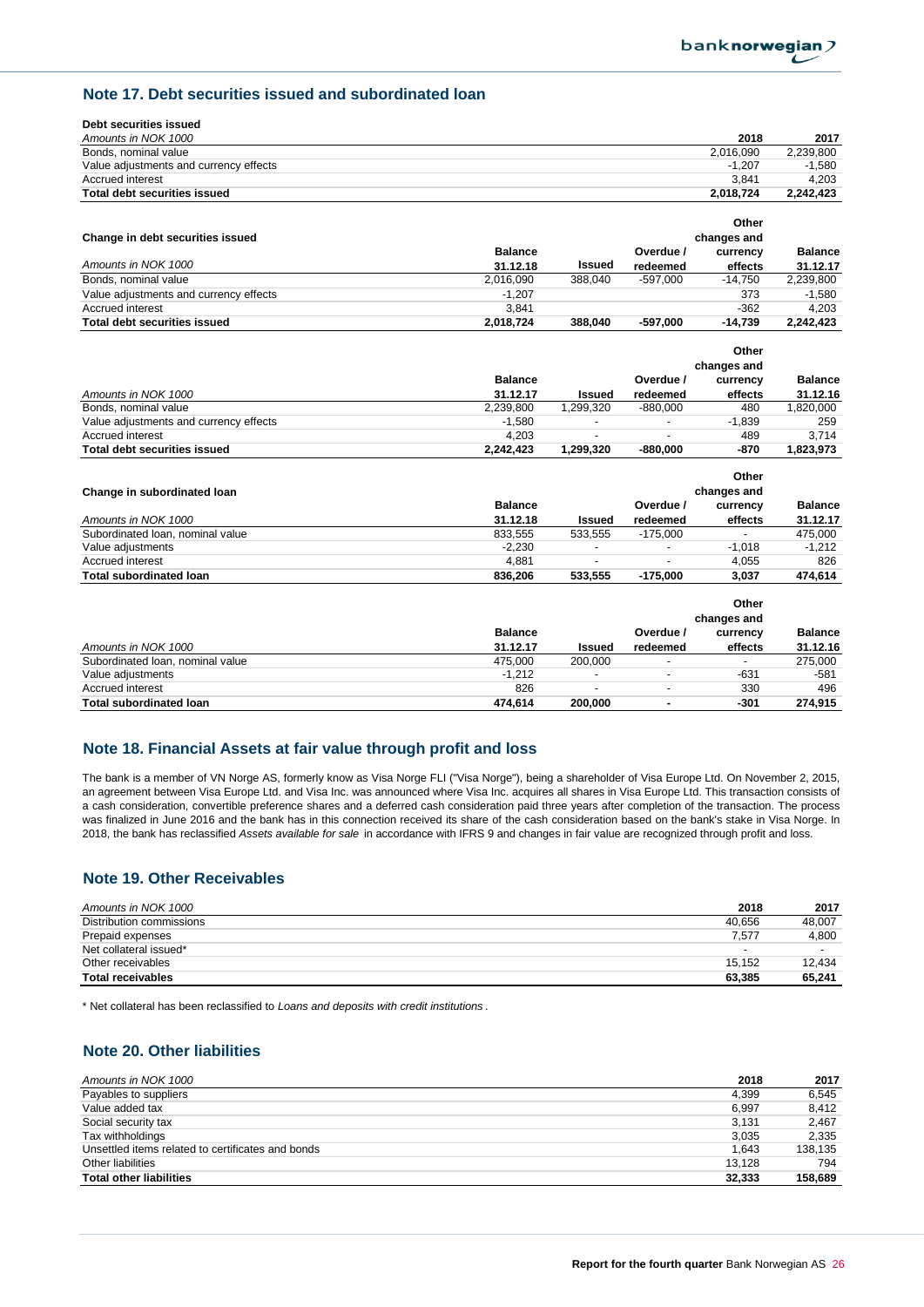## **Note 21. Accrued expenses**

| Amounts in NOK 1000           | 2018    | 2017    |
|-------------------------------|---------|---------|
| Accrued not due expenses      | 164.787 | 131,160 |
| Bonus                         | 15.161  | 12.131  |
| Holiday pay                   | 5.550   | 4,566   |
| Board remuneration            | 1.111   | 1.146   |
| Accrued fees                  | 689     | 41      |
| <b>Total accrued expenses</b> | 187.298 | 149.045 |

## **Note 22. Capital adequacy**

| Total capital                                                                |            |            |
|------------------------------------------------------------------------------|------------|------------|
| Amounts in NOK 1000                                                          | 2018       | 2017       |
| Share capital                                                                | 183,315    | 183,315    |
| + Share premium                                                              | 966,646    | 966,646    |
| + Other reserves                                                             | 5,556,708  | 3,918,312  |
| - Deferred tax assets, intangible assets and additional valuation adjustment | 161,433    | 151,625    |
| Common equity tier 1                                                         | 6,545,235  | 4,916,647  |
| + Additional tier 1 capital                                                  | 635.000    | 635,000    |
| Tier 1 capital                                                               | 7,180,235  | 5,551,647  |
| + Tier 2 capital                                                             | 836,205    | 474,614    |
| <b>Total capital</b>                                                         | 8,016,441  | 6,026,261  |
| <b>Calculation basis</b><br><b>Credit risk</b>                               |            |            |
| Covered bonds                                                                | 273,532    | 232,981    |
| + Institutions                                                               | 947,444    | 923,155    |
| + Loans to customers                                                         | 25,396,605 | 22,493,425 |
| + Defaulted loans and other commitments                                      | 4,048,997  | 2,589,841  |
| <b>Operational risk</b>                                                      | 4,013,050  | 2,608,215  |
| Tatal aslanlation basis                                                      | 31.070.000 | 00.017.010 |

| <b>Total calculation basis</b> | 34.679.628 | 28.847.618 |
|--------------------------------|------------|------------|
|                                |            |            |
| Common equity tier 1 %         | 18.87 %    | 17.04 %    |
| Tier 1 capital %               | 20.70%     | 19.24 %    |
| Total capital %                | 23.12%     | 20.89%     |

## **Note 23. Lease agreements**

The bank has signed a temporary lease agreement regarding Snarøyveien 36, Fornebu. The temporary lease agreement expires October 31, 2019. A lease agreement for the same address has been established with Norwegian Property, which expires in October 2021 with an option to extend the lease agreement for two additional years. The annual rent totals NOK 2.5 million.

## **Note 24. Related parties**

Bank Norwegian AS and Norwegian Air Shuttle ASA have since October 2007 had an agreement regarding the bank's use of the brand name Norwegian, IP-rights and co-operation regarding the loyalty program and credit cards. Based on the bank's expansion into Sweden, Denmark and Finland, new agreements have been renegotiated. All accrued rights remain. The agreements was renegotiated in the second quarter 2018 and is valid for ten years.

Norwegian Finans Holding ASA (org. number 991 281 924) owns 100% of Bank Norwegian AS (org. number 991 455 671).

## **Note 25. Subsequent events**

Regulations on requirements for financial institutions' lending practices regarding consumer loans were laid down by the Ministry of Finance on February 12, 2019 pursuant to the Act of April 10, 2015 No. 17 on Financial Undertakings and the Finance Group § 1-7. The Bank adapted to the guidelines in the regulations in the autumn of 2017. In the opinion of the board, the regulations will not entail any significant changes in the banks accounts.

## **Note 26. Provisions and legal claims**

Ikano Bank AB (publ), Norway Branch, Komplett Bank ASA and Monobank ASA sued Bank Norwegian claiming that the use of their brand names as search words in internet search engines, was in conflict with good business practice as stated in the Norwegian Marketing Act section 25. The court found that the use was not in conflict with good business practice. The case has been appealed to Borgarting Court of appeals (Borgarting Lagmannsrett).